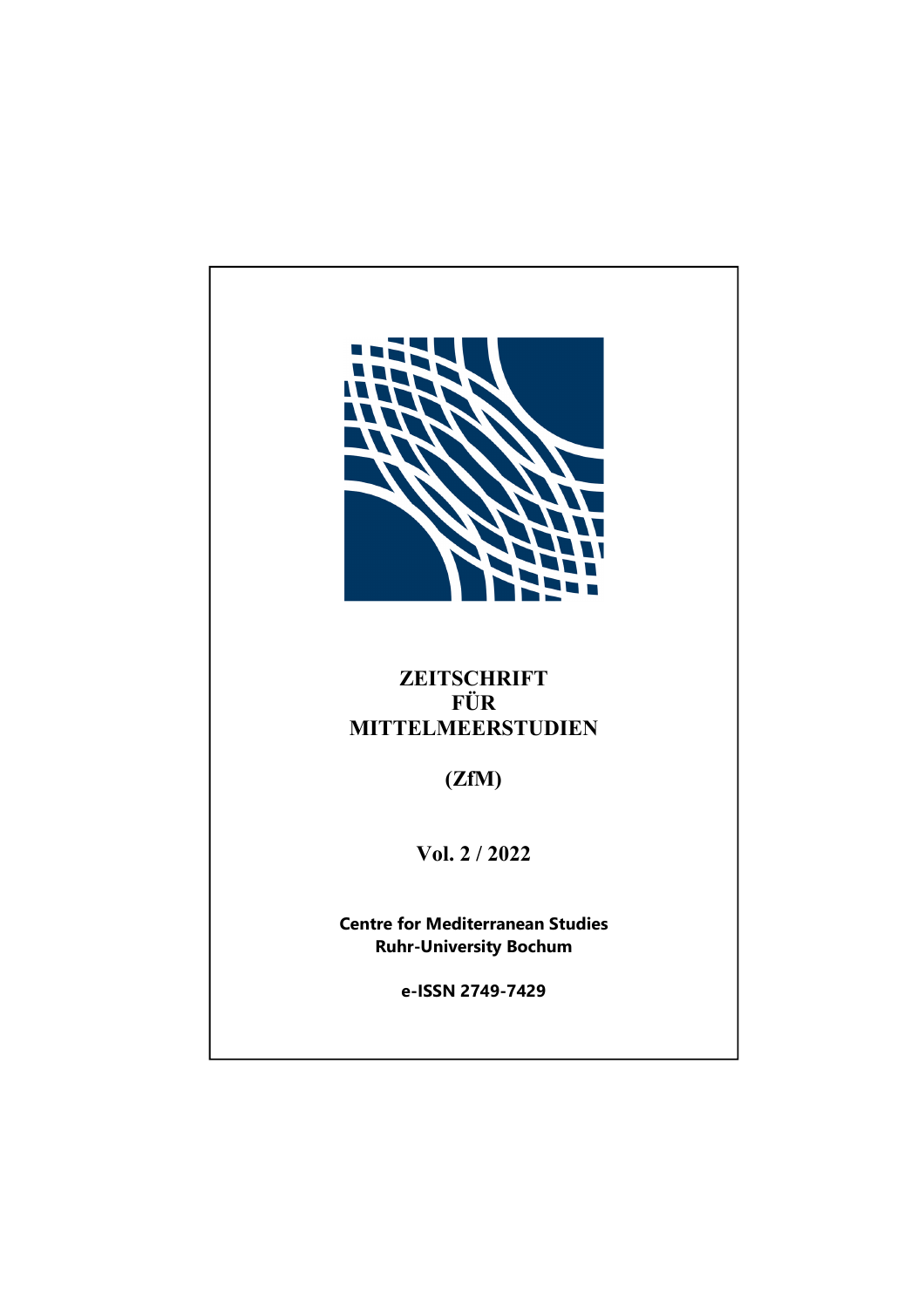# **Zeitschrift für Mittelmeerstudien (ZfM)**

### **Managing Editor**

Andreas Eckl

#### **Editorial Board**

- Markus Koller, Centre of Mediterranean Studies, History of the Ottoman Empire and Modern Turkey, University Bochum
- Verena Krebs, Centre of Mediterranean Studies, Medieval Cultural Realms and their Entanglements, University Bochum, Germany
- Margit Mersch, Centre of Mediterranean Studies, Medieval History, University Bochum, Germany
- Kristin Platt, Centre of Mediterranean Studies, Institute for Diaspora and Genocide Studies, University Bochum, Germany
- Constance von Rüden, Centre of Mediterranean Studies, Archaeological Studies, University Bochum

#### **Editorial Advisory Board**

Christof Berns, Archaeological Studies, University Hamburg, Germany

- Manuel Borutta, Modern and Contemporary History, University Konstanz, Germany
- Nikolas Jaspert, Medieval History, University Heidelberg, Germany
- Annette Jünemann, Political Science, Helmut Schmidt University, Hamburg, Germany
- Achim Lichtenberger, Archaeological Studies, University Münster, Germany Dirce Marzoli, Instituto Arqueológico Alemán de Madrid, Spain
- Michael Matheus, Late Medieval History, University Mainz, Germany / Centro Tedesco di Studi Veneziani, Italy
- Felix Pirson, Deutsches Archäologisches Institut Istanbul, Turkey
- Elke Sturm-Trigonakis, Literary Studies, University Thessaloniki, Greece
- Jo Van Steenbergen, Arabic and Islamic Studies, Ghent University, Belgium
- Steffen Wippel, Center for Near and Middle Eastern Studies, University Marburg, Germany
- Martin Zillinger, Department of Social and Cultural Anthropology, University of Cologne, Germany
- Anja Zorob, Muwatin Institute for Democracy and Human Rights, Birzeit University, West Bank, Palestine
- Julien Zurbach, Département d'Histoire Ecole Normale Supérieure, Paris, France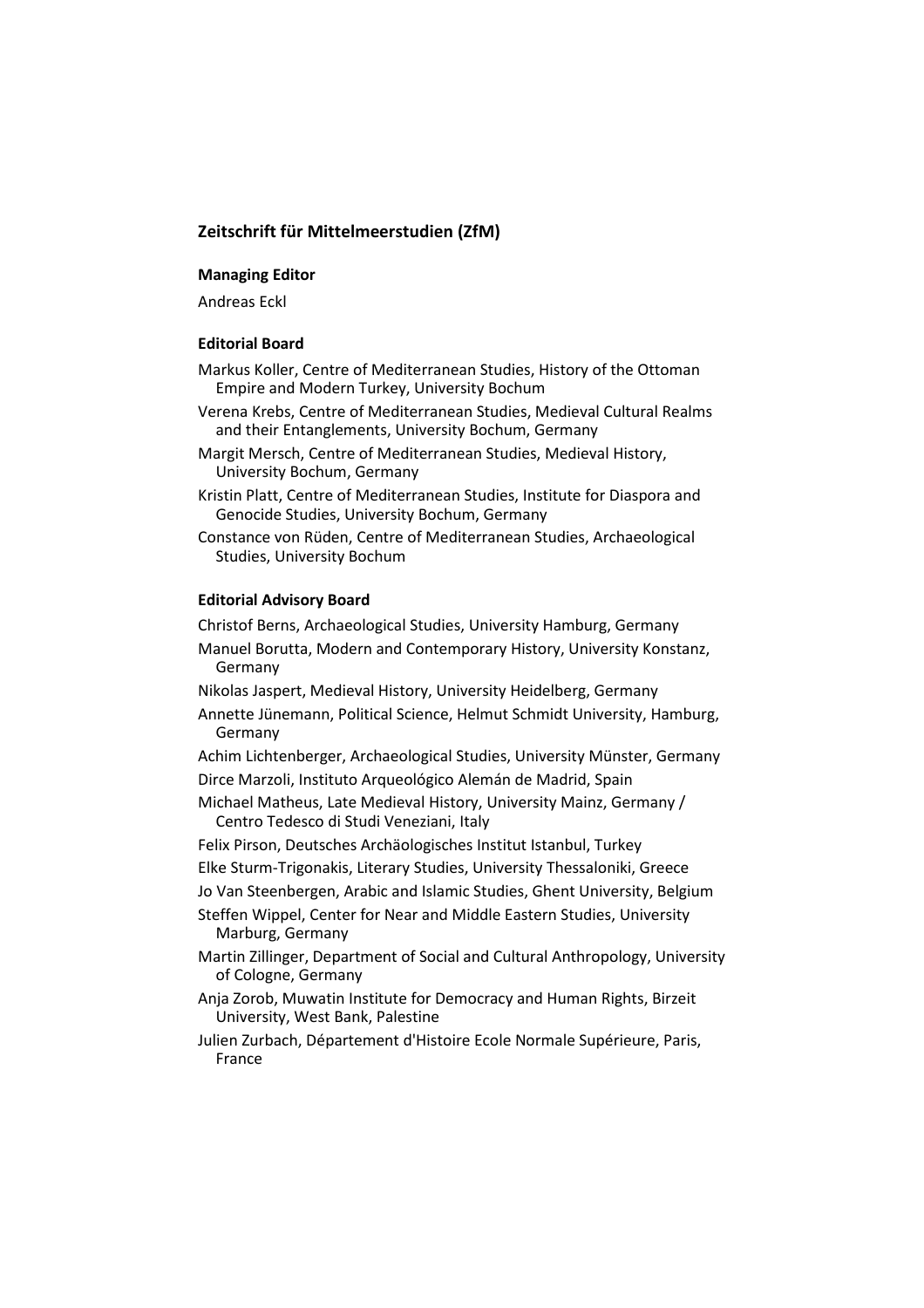# **Women's Rights vs. Gender Justice? Exploring Oppositional Women's Organizations and the Reshaping of Feminist Engagement in De-democratizing Turkey**

Anna Ehrhart\*

# *Abstract*

*Reflective of a wider, global trend of changing civil society space and antigender backlash against women's rights, research is increasingly interested in exploring the dynamics and implications of hybrid and authoritarian regimes strategies toward civil society, and women's organizations in particular. Nevertheless, few have focused on studying the role of governmental women's organizations – so-called women-GONGOs - as mechanisms of regime strategies, such as in the case of competitive-authoritarian Turkey where women-GONGOs aim to constrain civil society space and feminist, gender equality-oriented discourse and practice. In this study, the aim is to explore how feminist, oppositional women's organizations, despite their* "*outsider*" *positions in Turkey's civil society, use and reshape feminist strategies to adapt, renegotiate or resist women-GONGOs as mechanisms of control, co-optation and regime interference.*

*Based on in-depth interviews with 21 women's organizations in Turkey, the study finds that "outsider", feminist women's organizations in competitiveauthoritarian Turkey perceive the influence of women-GONGOs as central to possibilities and limitations in civil society and women's organizing. Consequently, interviews show that "outsiders" employ a variety of feminist strategies, mostly in combination, to create or maintain their activism and operations within the Turkish de-democratization context, for example turning to grassroots in combination with finding new alliances, or connected to* 

Funded by

<u>.</u>



Deutsche Forschungsgemeinschaft German Research Foundation

Copyright © 2022 by the author(s). Licensed under CCL [CC BY 4.0.](https://creativecommons.org/licenses/by/4.0/)

<sup>\*</sup> Anna Ehrhart is a PhD candidate in Political Science at the Department of Humanities and Social Sciences at Mid Sweden University. Her dissertation explores dimensions of women's participation in hybrid regimes, focusing on the case study of Turkey. As part of her ongoing PhD research on gender politics in Turkey, Anna is affiliated with the Swedish Research Institute in Istanbul (SRII) and Boğaziçi University. Email[: anna.ehrhart@miun.se](mailto:anna.ehrhart@miun.se)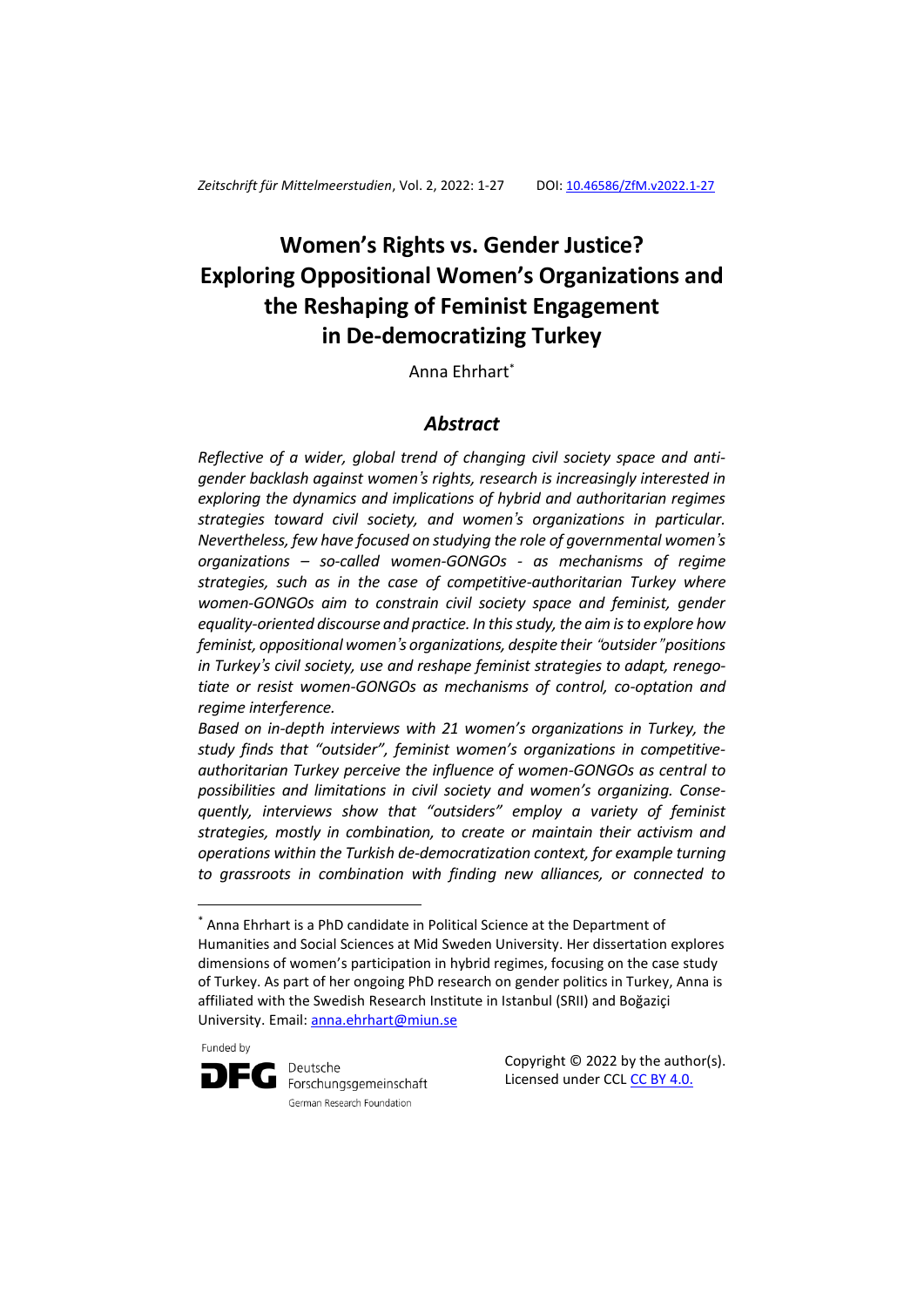*sustaining activities within broader democratization movements. However, the study suggests that the changing space of civil society in Turkey affects these "outsiders" in different ways; for example service-oriented women's organizations are less constrained in their feminist strategies compared to claimsmaking "outsiders". Lastly, the study illustrates how the dominant role of women-GONGOs in Turkey impacts feminist discourse and practice of "outsiders", thereby providing empirical insights and theoretical contributions to better understanding transformations of feminist engagement in Turkey and similar gendered de-democratization contexts across the Mediterranean and beyond.*

# **Introduction**

<u>.</u>

*"They say gender justice and when you use that word it seems innocent and close to our way of thinking, but actually their main purpose is not to empower women and overcome gender inequality. It is defined in a more traditional way; like women are weak […] and they use the consolidation of the role of gender in society as their tools" (Organization 14)*

In recent years, gender scholars and practitioners point out how anti-gender mobilization increasingly challenges the status quo of women's rights and achievements toward gender equality across the world. Feminist scholars draw attention to patterns of anti-gender mobilization against (transnational) feminist activism in a civil society with shrinking or changing space, as well as threatening legal frameworks and policies (Grzebalska/Pető 2018; Özkazanc 2019; Ewig/Marx Ferree 2013). Moreover, more research focuses explicitly on how authoritarian governments strategically use women's rights provision as a tool for the control of civil society, promotion of norms and values, or legitimation of party coalition or government, rather than fostering actual women's empowerment (Donno/Kreft 2019; Lorch/Bunk 2016).

Nevertheless, despite the rich scholarly attention given to the role of feminist engagement and women's rights activism in democratization processes (Waylen 1994; Alvarez 1999; Paxton 2000; Beckwith 2013), less focus has been placed on exploring how governmentally-operated women's organizations, socalled women-GONGOs<sup>1</sup>, challenge feminist organizing. Women-GONGOs may

 $<sup>1</sup>$  Throughout this paper, I will refer to government-operated women's</sup> organizations as women-GONGOs (Diner 2018). As Dursun (2018) writes, the concept of gender justice propagated by the AKP government and its women-GONGOs grounds on anti- and post-feminist discourses that criticize the perceived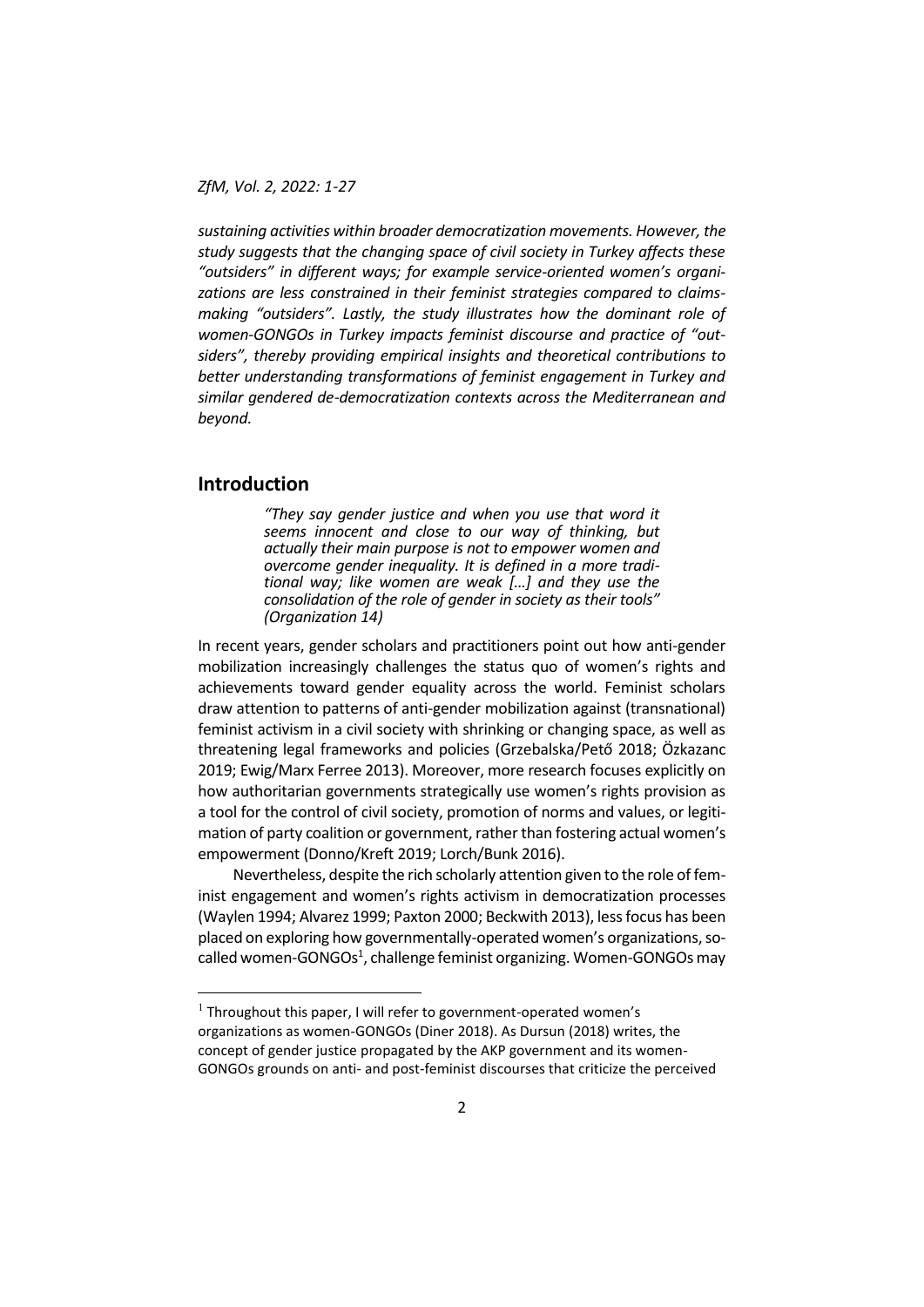operate as hybrid or authoritarian governmental actors opposing and threatening gender equality activism in civil society, thereby reshaping power constellations within civil society.

Even though recent scholarship increasingly points out the relevance of conceptualizing hybrid and authoritarian regimes based on civil society and gender perspectives (Wilde et al. 2018), only a handful of empirical studies look at how (changing) feminist engagement responds to authoritarian control through government-operated (anti-feminist) women's organizations in contested civil society (Doyle 2018; Zhang 2015; Toepler et al. 2020).

Nevertheless, to disentangle gendered power relations and dynamics between such women-GONGOs and "outsider" women's organizations opposing incumbent hybrid or authoritarian regimes, further studies are needed that focus on better understanding feminist engagement strategies of "outsiders" in relation to women-GONGOs and within contested civil society space. Throughout this paper, I understand women's organizations as "outsiders" in comparison to women-GONGOs as "insiders" based on their respective positions within Turkish civil society, albeit not necessarily chosen in the former case, and their relationship with the incumbent government.<sup>2</sup> Those women's organizations inhabiting "outsider" positions were interviewed as part of this study and are considered feminist based on their own definitions. 3

<u>.</u>

insufficiency or inappropriateness of feminism. Rather, they conceptualize an Islamic-oriented understanding of gender justice as opposed to gender equality, where differences between men and women are emphasized and the traditional role of women in society and family – with reference to Islam – is re-instated (Diner 2018).

 $2$  The "insider-outsider" distinction of civil society actors is relevant from various perspectives in literature. As Ewig and Marx Feree (2013) describe, feminist organizing may stem from the *outside in* through autonomous groups, as well as from the *inside out* via feminists (or "femocrats") within organizations acting on women's behalf (p. 446). Furthermore, social movement literatue distinguishes forms of NGO inside activism such as attending hearings or approaching staff members/politicians, from outside activities such as protest (Uhlin and Kalm 2015, p. 5). In addition to trends of NGOization (Alvarez 1999) and state feminism (McBride and Mazur 2002), scholars find that combinations of outside-inside feminist strategies proved effective (Ewig and Feree 2017). Similarly to what Toepler et al. (2020) point out, "outsiders" may not necessarily be completely cut out from maintaining relationships with government within hybrid or authoritarian regimes, yet instead of national-level government these may remain on local or regional level.

 $3$  See a more detailed discussion in the 'case selection' section of this paper.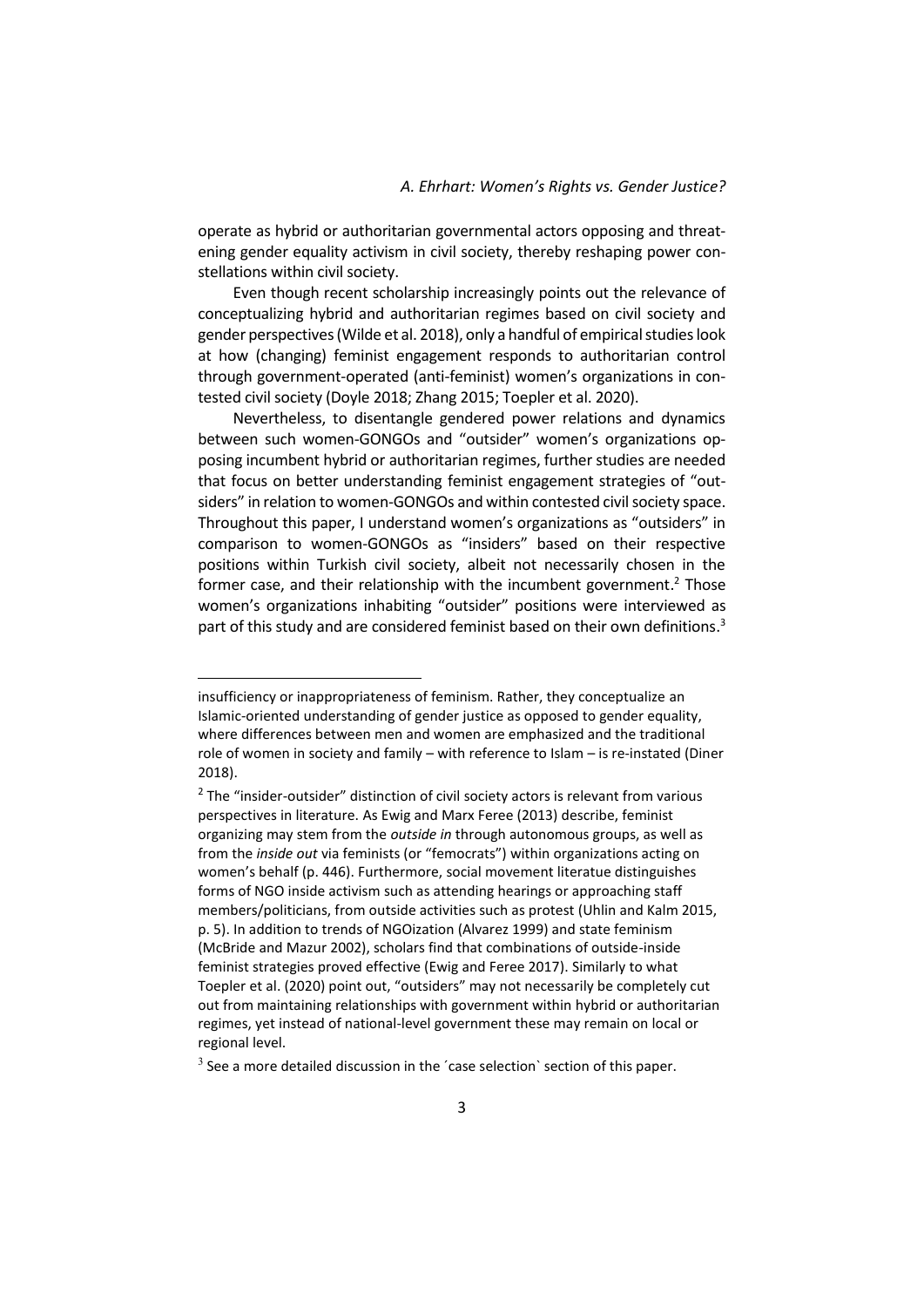Literature provides several relevant conceptual and theoretical perspectives to approach perceptions and usages of feminist engagement strategies in hybrid/authoritarian regimes and in relation to women-GONGOs. Briefly, these conceptualize feminist engagement within gendered democratic backsliding (Kriszan/Roggeband 2018), women-GONGOs and women's rights provision as mechanisms for legitimization and resilience of hybrid and authoritarian regimes (Donno/Kreft 2018; Lorch/Bunk 2016), and emphasize the connection of gender relations and changing civil society in such regime contexts (Wilde et al. 2018; Topler et al. 2020).

This paper explores the empirical case of competitive-authoritarian Turkey and aims to understand the dynamics between feminist organizing by outsider women's organizations in a women-GONGO dominated civil society. Drawing on qualitative semi-structured interviews with 21 outsider women's organizations in Turkey, the paper addressed the following research questions:

1. How do outsider women's organizations perceive the influence of women-GONGOs in competitive-authoritarian Turkey?

2. Which feminist engagement strategies do "outsider" women's organizations use and how does the influence of women-GONGOs require them to renegotiate and reshape their feminist strategies?

Turkey presents a relevant empirical case to study changing feminist strategies of "outsider" women's organizations in relation to women-GONGOs for several reasons. First, with the country's steady move toward autocracy, shrinking civil space overall and feminist claims of gender equality in particular are increasingly targeted by the government's efforts to promote a traditional, Islamist-conservative understanding of gender politics in Turkey (Adak 2019; Arat 2019; Kreile 2018). Second, governmental control, oppression and cooptation of civil society and women's organizing through women-GONGOs makes the Turkish case relevant for analysis of authoritarian resilience strategies and feminist counterings (Yabanci 2019; Keysan 2019).

Lastly, the Turkish case may also provide relevant considerations for better understanding feminist women's organizing in relation to women-GONGOs in other similar settings – not solely as mechanisms of hybrid and authoritarian regimes, but also in a larger transnational context of anti-gender mobilization and rising authoritarianism (Kretschmer/Meyer 2013; Verloo 2018). As such, this case study of Turkey exploring dynamics between women-GONGOs and feminist response strategies also corresponds to recent analyses of developments such as "authoritarian gender-washing" (Bjarnegård/Zetterberg 2022) and the relevance of various political movements opposing gender equality and women's rights in the MENA region, including authoritarian, Islamist-conservative forces (Griffon et al. 2021; Eslen-Ziya/Kazanoğlu 2020).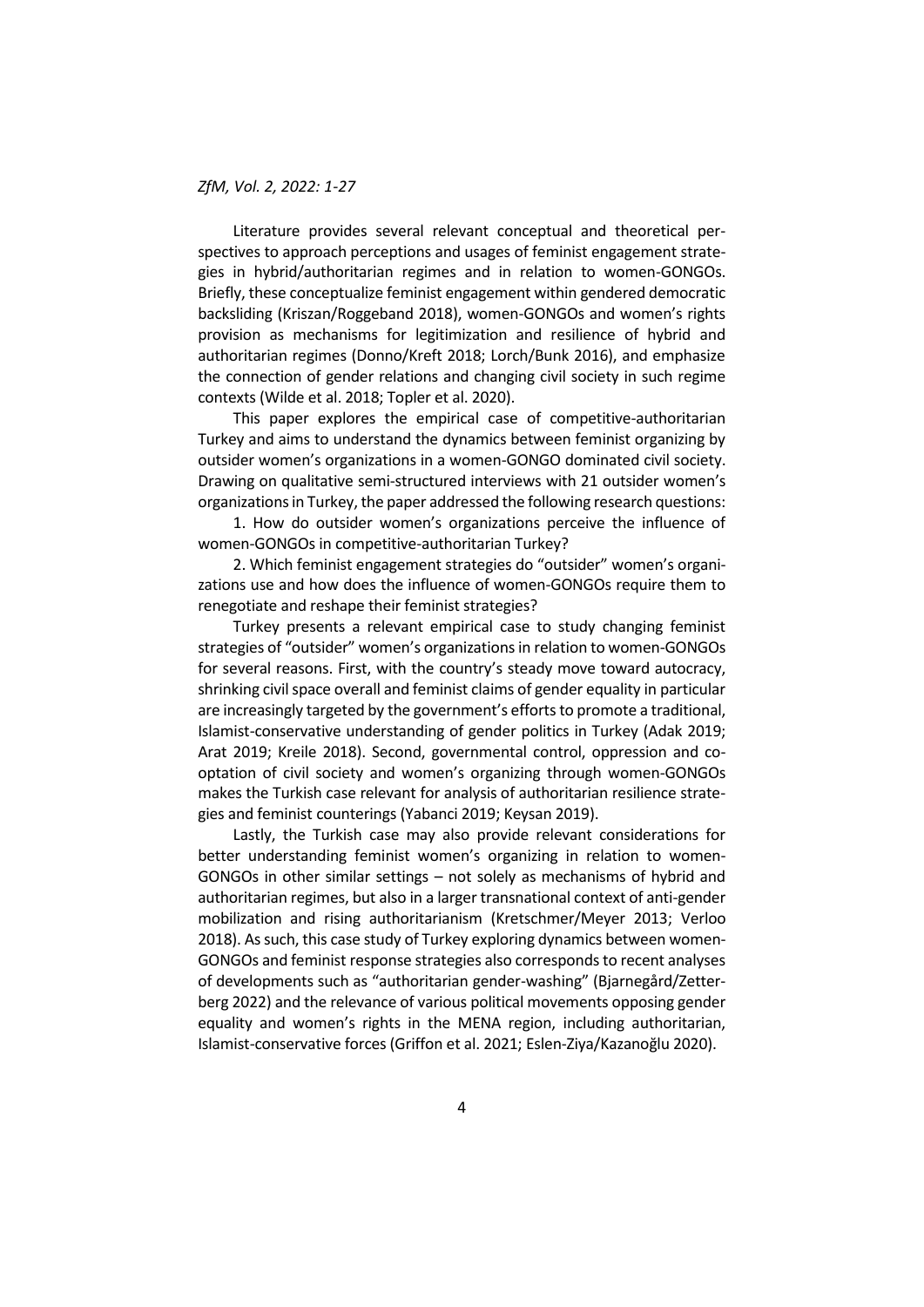# **Feminist organizing and women-GONGOs in hybrid regimes**

In this study, I refer to various theoretical perspectives and previous research, which encompass gendered democratization scholarship, hybrid regimes and legitimation strategies, changing civil society space and insider-outsider dynamics, and feminist engagement. To build a conceptual framework that allows to study how "outsider" women's organizations reshape feminist strategies in relation to women-GONGOs, illustrated with the case of Turkey's hybrid regime, each of these theoretical perspectives contributes with relevant entry points.

Women's civil society activism and feminist organizing hve long been a focus of democratization literature with gender perspectives, demonstrating the important driving forces for democratic transitions and gender equality policies (Waylen 1994; Alvarez 1999; Wang et al. 2017; Jaquette 2018). Less attention has, however, been given to the role of anti-feminist women's organizing, or so-called (women-) GONGOs (Kretschmer & Meyer 2013) and implications for feminist civil society in hybrid and authoritarian regimes.

In hybrid and authoritarian regimes, the implications of such non-democratic regimes on the opportunities and roles of civil society are complex, also considering to what extent civil society organizations build relationships with or against governments, and whether they act as drivers of democratization, opposition or regime stabilization (Toepler et al. 2020). As research increasingly emphasizes the central role of gender and civil society in understanding authoritarianism and democratic backsliding (Wilde et al. 2018; Beckwith 2013), moving beyond traditional democratization literature that neglects considerations of women's political participation (Brownlee 2007; Brooker 2009; Levitksy/Way 2012), the need to better situate dynamics between authoritarian governments, women-GONGOs as regime-loyal or regimecontrolled actors, and feminist women's activism becomes apparent.

In the Mediterranean region, such developments have been evident as well. While women's organizations throughout time have become more effective and vocal in their mobilization shaping political debate; promoting democratic mechanisms; strengthening human rights; and advancing women's status; repressive governmental mechanism of co-optation targeting particularly women's rights and gender equality policy contribute to blurring lines between state-civil society relations (Regan 2012; Kelly/Breslin 2010; Leigh-Doyle 2016). Historically, government-imposed state-feminism efforts such as in Jordan (Regan 2012), Egypt (Hatem 1994), or Turkey (White 2003) had significant effects in women´s empowerment, such as legal rights or education.

Yet, at the same time, women's (feminist) organizing continues to face backlashes and gendered obstacles to women's political participation remain.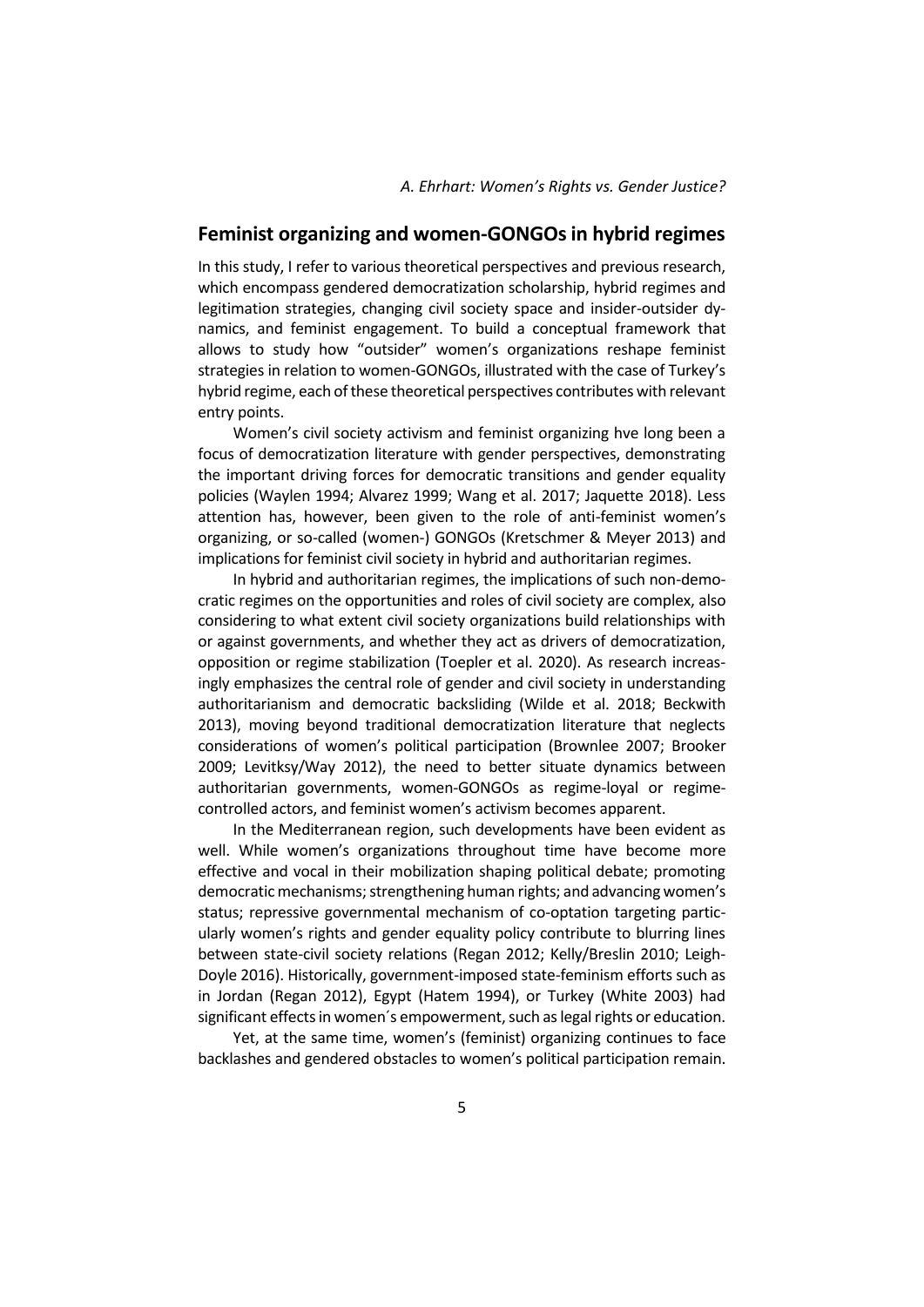Not the least following the Arab spring uprisings and aftermath posed a decisive rupture and transition period across the Mediterranean, providing both new openings to women's mobilization yet also implications for women's activism and their limited influence in post-uprising state-building projects, such as new Islamist movements threatening women's rights (Dalacoura 2019; Johansson-Nogués 2013).

#### **Feminist strategies, women-GONGOs and authoritarian resilience**

Hybrid and authoritarian regime contexts pose particularly interesting and complex civil society settings for women's organizations. On the one hand, feminist-oriented women's organizations are often crucial catalysts for advancing women's rights and gender equality policies, yet they easily come to experience risks of becoming too political and facing constraints or threats to their operating within such regimes. On the other hand, hybrid and authoritarian regimes also strategically use gender politics and regime-loyal or controlled women's organizations in particular – thus, women-GONGOs – as mechanisms to control and co-opt civil society in order to promote their discourses, norms and policy changes.

A number of studies point out the relevance of further exploring the dynamics between feminist women's organizing and anti-feminist (conservative) women's actors within authoritarian/hybrid regimes. Empirical examples of GONGOs in hybrid or authoritarian regimes emphasize how these governmentally-operated or loyal actors limit space for oppositional actors in civil society, serving as mechanisms for regimes to co-opt civic space, as studies on China (Zhang 2015) and Russia (Turbine 2015) show. Furthermore, the case of Uganda (Tripp 2001) illustrates how women's organizations in hybrid regimes may to a certain extent succeed in advancing women's status while at the same time facing various constraints on maintaining their activism, such as cooptation or legal restrictions.

Hence, empirical case studies provide insights into the actors and varied state responses to feminist civil society and women's movements, but also draw attention to gendered institutional structures and practices, as well as the political opportunities – even if limited – for women's organizations (Beckwith 2007). Furthermore, such research emphasizes the central role of civil society as both a space to challenge and oppose authoritarian regimes, yet also for the promotion of state feminism or co-optation (Lorch/Bunk 2016; Donno/ Kreft 2019; Doyle 2018). For example, Donno and Kreft (2019) find that advancing women's rights is often top-down and determined by the authoritarian regime's objective to capitalize from women's rights provision. In the MENA region, such mechanisms of anti-gender opposition by incumbent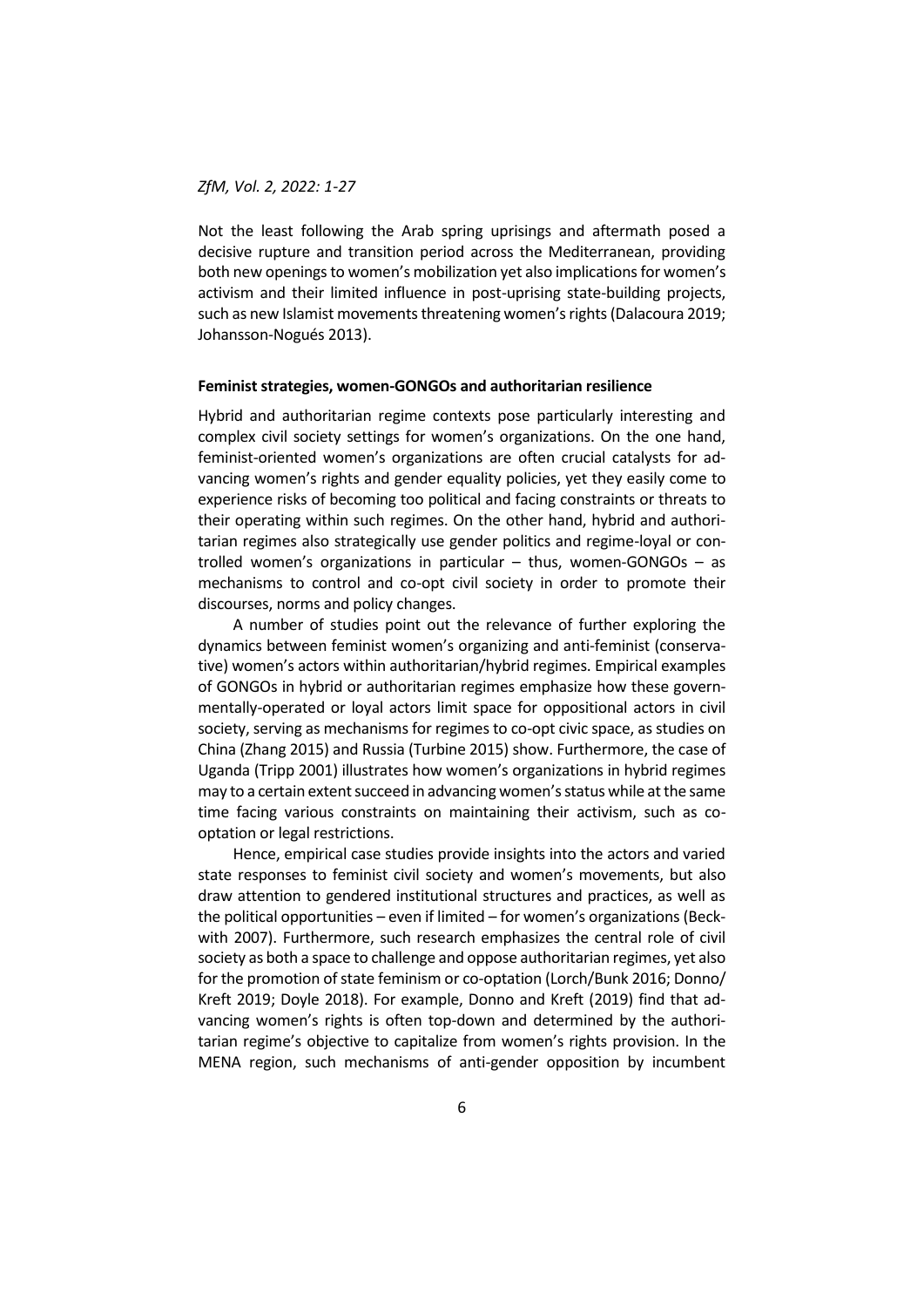governments appear evident in restricting and countering already achieved progress on gender equality and women's right, as cases of Egypt or Turkey among others illustrate (Griffon et al. 2021; Dalacoura 2019).

Similarly, Lorch and Bunk (2016) identify how authoritarian regimes instrumentalize gender politics to strengthen authoritarian resilience, whereby civil society and women-GONGOs play a central role. For one, the usage of women's rights and gender politics may be used as a legitimization strategy by such authoritarian regimes. Moreover, social divisions may be strategically instrumentalized to maintain the duality of women's public and private status in society. Furthermore, hybrid and authoritarian regimes may use women-GONGOs to serve as mechanisms for the co-optation of civil society, as exemplified in the case studies of Algeria and Mozambique. At the same time, Lorch and Bunk's framework neglects to incorporate "the other side": that is oppositional or "outsider" women's organizations with feminist objectives that are targets of such women-GONGOs and authoritarian resilience strategies. More specifically, how is feminist organizing in hybrid and authoritarian regimes impacted by women-GONGOs as part of authoritarian resilience strategies?

#### **Feminist strategies to gendered democratic backsliding**

In addition to drawing on literature that conceptualizes how hybrid and authoritarian regimes use women-GONGOs to co-opt and control civil society space and particularly feminist organizing, turning to literature that illustrates feminist strategies within such contexts of gendered democratic backsliding provides further useful elements. When put in dialogue, those different perspectives contribute to a framework that allows to study the dynamics and impact of women-GONGOs on feminist organizing in hybrid regimes. Here, two central aspects are pointed out by previous literature.

For one, the understanding that changing feminist strategies are an arena to measure gendered democratic backsliding, as proposed by Kriszan and Roggeband (2018). Here, *changing feminist engagement* in the contested political arena of hostile regimes is understood along different patterns of coping: feminist engagement strategies of grassroots and disruptive protest, where women's movements or organizations develop radical response strategies toward regime hostility and control. However, to what extent disruptive strategies are used by women's organizations to react or counteract against de-democratization may depend on movement capacities and infrastructures, both before and during backsliding processes (p. 96).

Furthermore, patterns of feminist engagement strategies as new forms of coalition-building reflect how de-democratization threatens democratic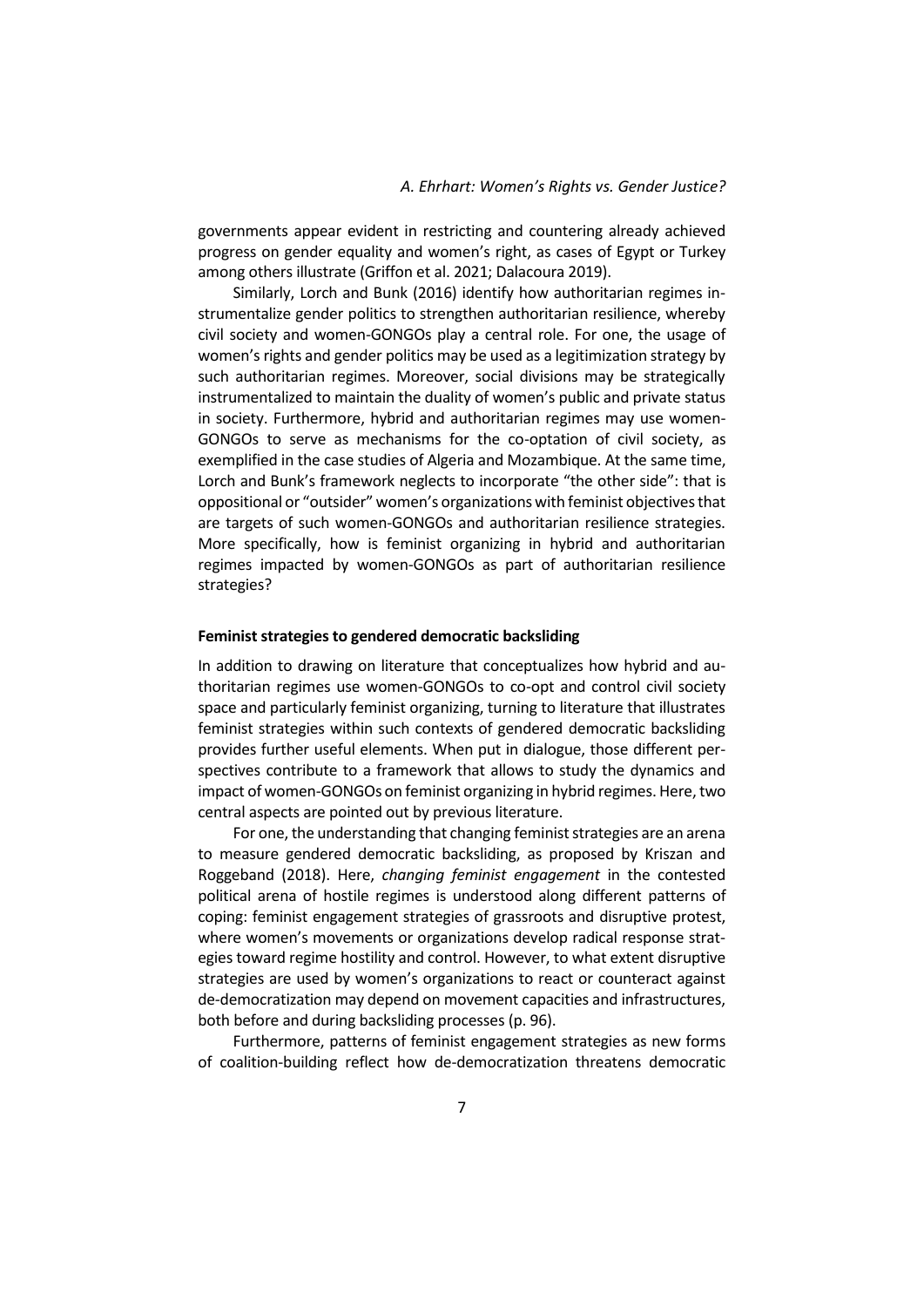values and human rights, where common external threats by a hostile regime may bring together women's rights defenders with broader democratic movements. New forms of coalition-building may contribute toward more longterm sustainable feminist strategies against de-democratization, yet also depend on the extent of pre-existing linkages between women's movements and other pro-democratic forces in larger civil society (ibid.).

Another pattern of feminist response is likely emergent when feminist actors find themselves in hostile contexts of long-term threat and oppression, resulting in abeyance as a "last resort" strategy to produce movement continuity in a state of survival (p. 97). Kriszan and Roggeband argue that more systematic research needs to better understand factors that may determine when and why hostile settings lead to abeyance or demise of women's movements.

In addition to looking at diverse feminist strategies as responses to gendered democratic backsliding, giving attention to how different actors may experience civic space in hybrid and authoritarian regimes as changing, rather than shrinking or closing, is relevant (Toepler et al. 2020). More specifically, this approach to studying civil society in hybrid and authoritarian regimes suggests that the role of civil society actors at times may be dual or conflicting, for example that some civil society organizations are supported by the regime or voluntarily align with it, while others face repression and constraints. Hence, the authors propose that distinguishing types of civil society actors, such as claims-making, service-providing, and loyal NGOs, serves as a more useful analytical approach toward understanding relations between civil society and hybrid/authoritarian regimes, as well as how civic space is changing. Here, it is particularly claims-making actors that tend to face suppression and constraints within civil society, as well as require diverse coping strategies. Similar to Krizsan and Roggeband (2018) conceptualizing changing feminist strategies, literature points out that civil society – regime relations, and thereby to what extent civic space is constrained for some actors while opening for others, are dynamic and complex rather than static.

# **Research design and methodology**

# **Case selection**

Turkey provides a relevant case study for studying women's organizations' changing feminist strategies in relation to women-GONGOs within a hybrid regimes context. Since the second half of the AKP government, shrinking civil society space and particularly women's feminist organizing is increasingly controlled, suppressed and co-opted (Koyuncu/Özman 2018; Yabanci 2019;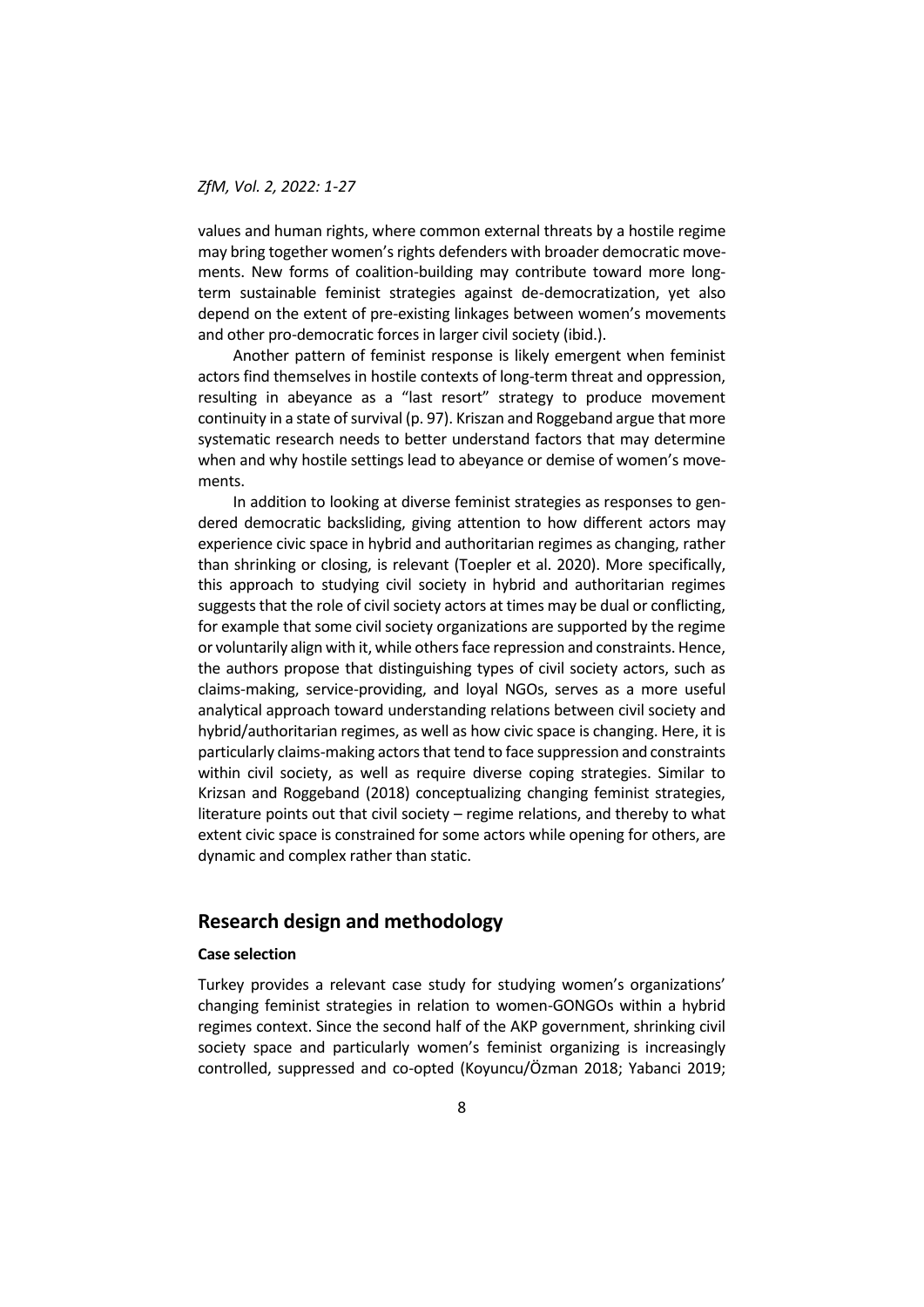Arat 2019). Furthermore, despite long-lasting struggles toward democratization and institutionalization of the feminist women's movement, gender politics in Turkey in recent years has been characterized by polarization of the Islamist – secular tensions and the country's move towards autocracy, paired with the government's conservative norms on the role of women in society (Bodur Un 2017; Keysan 2019). To some extent, the relation of the Kurdish women's movement with the Turkish women's movement has historically been characterized by ruptures that defined whether solidarities were loosening or strengthened (Küçükkırka 2018).

Lastly, with the country's historically complex relationship to democracy, Turkey's move toward autocracy under the AKP government – including changes to a presidential system, increasing control over executive and judiciary, questionable status of free and fair elections, weak opposition, and suppression of academic, media and civil society voices – indicates that Turkey's current hybrid regime is relevant case for studies of gendered dedemocratization (Kalaycıoğlu 2019; Turan 2019; IPC 2017).

Moreover, Turkey provides also a relevant empirical case in the wider Mediterranean and Middle Eastern context: for one, the study may contribute with locating hybrid-authoritarian developments across different countries in the region show patterns and similarities in repressing feminist organizing, as well exploring feminist strategies responding to broader trends of anti-gender mobilization across and beyond the region (Griffon et al. 2021; Verloo 2018). Furthermore, the case study may provide insights into where distinct differences and variations of Turkey's feminist organizing against rising Islamist, conservative and patriarchal developments and authoritarian mechanisms lies in comparison to other cases in the Middle East (Al-Ali 2002).

#### **Sampling and material**

This qualitative study focuses on experiences of oppositional, "outsider" women's organizations based and active in Turkey (table 1). Empirically, it draws on fieldwork conducted as semi-structured in-depth interviews with 21 women's organizations in two phases between October 2018 and May 2019.

All interviewed organizations identified themselves as women's organizations and their respective agendas and objectives explicitly addressed women's issues from various dimensions, such as women's labor participation, women's rights, violence against women or women's political empowerment. With the focus of this paper on oppositional women's organizations defined as "outsiders", this refers to the understanding of a contested civil society divided between the pro-government Islamist-conservative women's organizations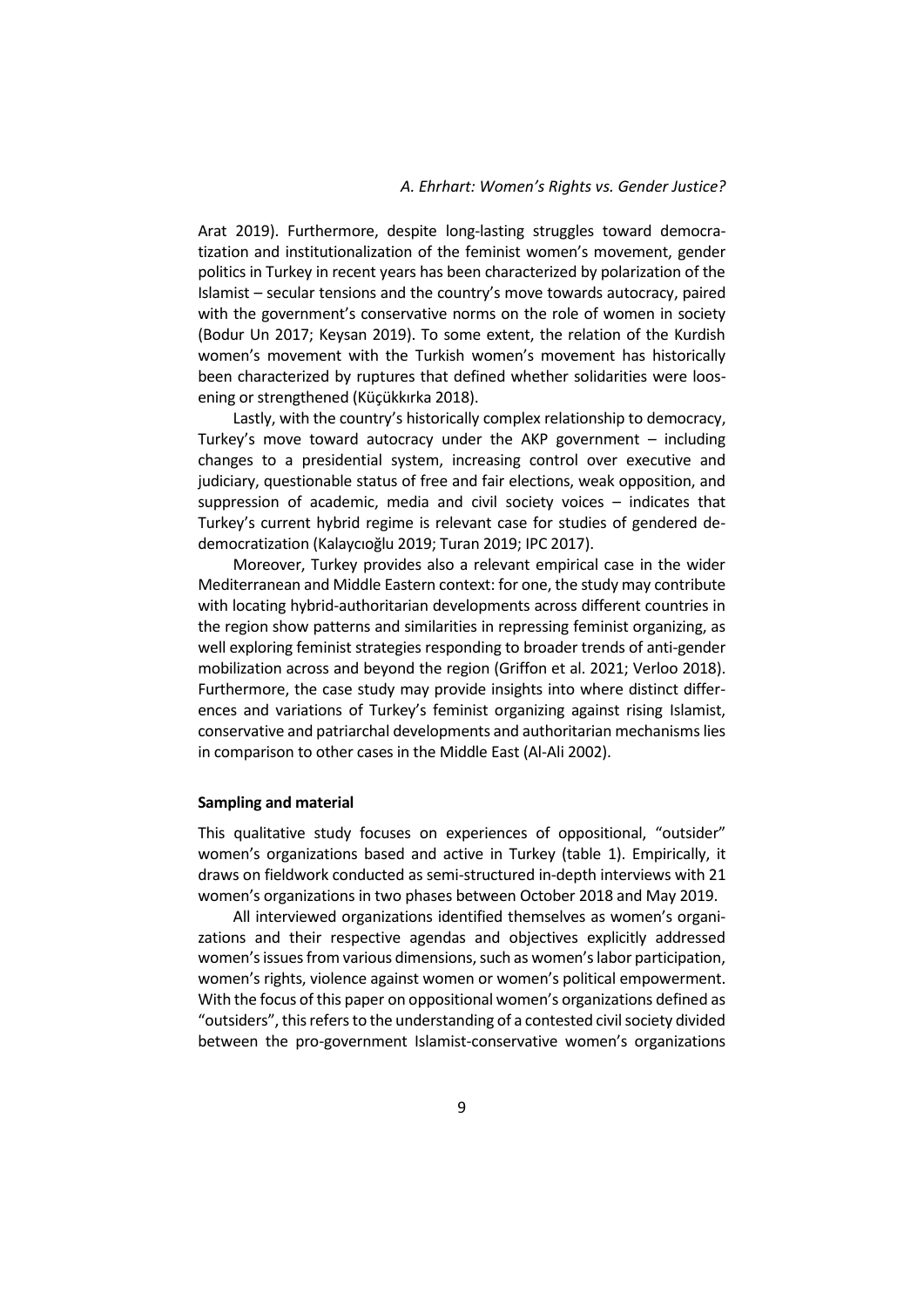-

(women-GONGOs)<sup>4</sup> as "insiders" and the broad range of oppositional (feminist) women's organizations as "outsiders". The 21 interviewed organizations in this study clearly inhabit the "outsider" positioning, despite their diversity in political-ideological backgrounds and positions.

Among the 21 women's organizations<sup>5</sup> selected, three were Kurdish women's organizations, one identified as an Islamist women's organization and, of the remaining interviewed organizations, nine described themselves as explicitly secular feminist. All interviewed women's organizations described themselves as being independent from political parties and the government but most of them upheld some sort of collaborative relationships – for instance, pursuing common projects at the local municipality level. The 21 interviewed organizations were spread across the seven geographical regions of Turkey and pursued activities and networks at the local, national and international levels, independent of their respective resources, sizes and geographical locations.

With the objective of focusing on "outsider" women's organizations in Turkey, the fieldwork relied on a combined purposive and snowball sampling approach (Ritchie et al., 2013; Silverman, 2010). Purposive sampling was used to produce a sample representative of those women's organizations in Turkey that clearly can be categorized as "outsiders" engaged in feminist organizing; that is, their work, activism or claims-making is reflective of feminist principles and oriented toward achieving gender equality, due to which their direct access to national decision-making mechanisms is limited. Based on prior research, databases and personal contacts, such women's organizations as potential interviewees could be mapped and then contacted with interview inquiry. Moreover, snowball sampling was partly used whereby interviewees

 $<sup>4</sup>$  Important to note that there are Islamist-conservative WO's that are not</sup> governmentally-operated or controlled (= women-GONGOs) and are critical of the incumbent government. See Keysan (2019).

<sup>&</sup>lt;sup>5</sup> In my interviews, I asked participants to define their respective women's organization and to what extent they would consider the organization as "feminist", including their definition of feminism. It is worth noting that in many of the interviews, several members of the same women's organization participated actively in the interview and hence, within the same organization, there are different understandings and perspectives of defining "feminist". The categories I use for the interviewed women's organizations in this study derive, therefore, from how members find consensus and self-describe their respective organization along labels such as Kemalist, Islamist, Kurdish, and (openly) feminist. For a more nuanced discussion on identity politics in the women's movement in Turkey, see Dincer (2020).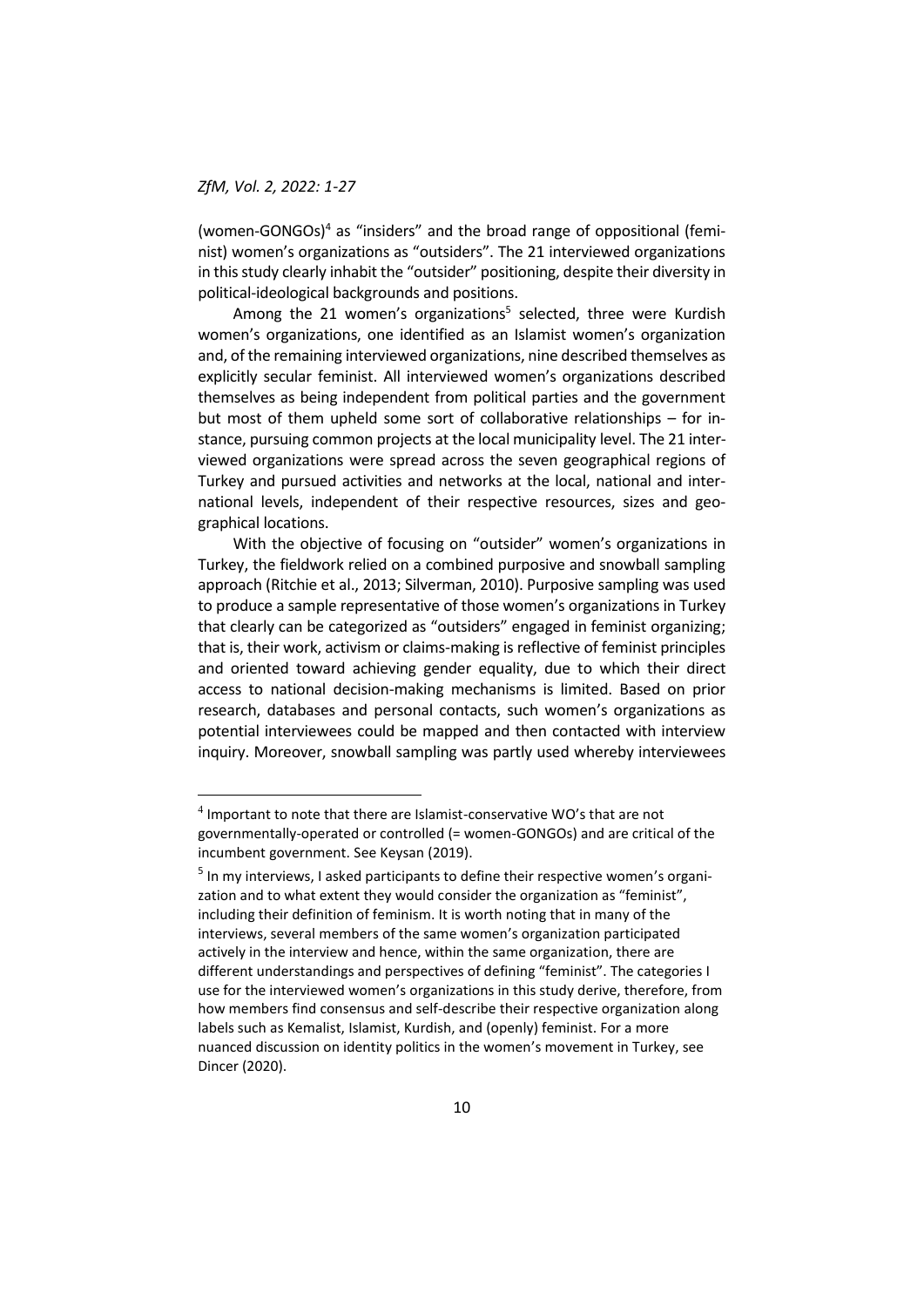recommended or referred further women's organizations to potentially participate.

In this study, the interviewed organizations and their representatives are not identified or described for reasons of protecting their confidentiality. The interviews were conducted face-to-face at the facilities of respective organizations and with at least one representative from each women's organization, although, in almost all cases, several representatives participated in the interviews. Out of the 21 interviews, seven were conducted in English without an interpreter present, while the rest were conducted in Turkish with an interpreter present. All interviews were voice-recorded and transcribed. The length of interviews varied but, on average, they lasted approximately 1.5 hours. In a few cases, shorter follow-up conversations and consultations of the organizations' websites and materials were conducted to crosscheck or followup on the information gathered in the interviews.

The interviews were semi-structured using a set of open questions based on a thematically structured interview guide (Appendix A). The central thematic sections of the interview guide focused on women's political representation, women's engagement in civil society and the ways in which linkages between formal politics and civil society could be described. In addition, the interview questions also addressed the respective organization, its background, activities and objectives as well as its self-identification regarding women's issues and gender politics in Turkey. In the majority of interviews, the discussion of topics exceeded the interview guide, yet the overall thematic structure and focus was always followed.

Semi-structured interviews are an appropriate and advantageous method within the scope and feminist research practice I adhered to in this study (Ackerly/True, 2010). First, this method provides space for in-depth exploration of questions and topics discussed during interviews, allows for spontaneous follow-up and gives opportunities for interviewees to further illustrate and contextualize their narratives beyond or against the researcher's predefined expectations (King/Horrocks, 2018; Pfadenhauer 2009). Moreover, with the ambition to make visible and accessible the narratives of "outsider" women's organizations, semi-structured interviews provide room for how interviewees reflect on their experiences within the broader social, political and cultural context of women's feminist organizing in current Turkey (Hesse-Biber, 2014; Letherby, 2003).

# **Analysis**

This study uses reflexive thematic analysis (TA) to approach the analysis of the interview material, following Braun and Clarke (2006; 2012; 2017; 2021). In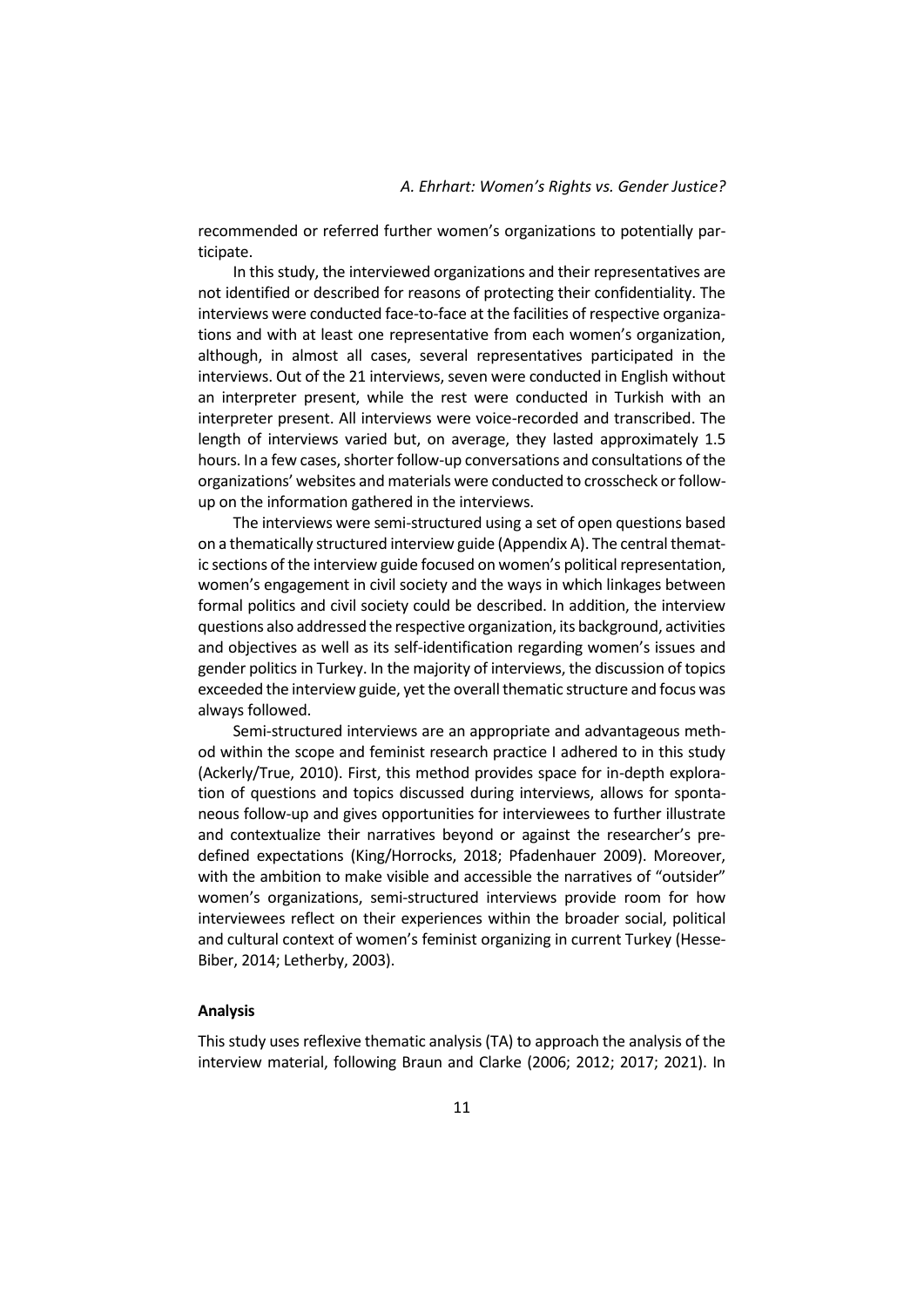comparison to other schools of TA, reflexive TA relies on qualitative data, values and practice in research ("Big Q") and applies a constructivist epistemological understanding that acknowledges the researcher's central role and subjectivity in various stages of analysis, such as coding, theme generation and overall analysis. In this study, I refer to Braun and Clarke where using reflexive TA means that coding and theme generation are primarily guided by the study's research questions, but draw on previous theories and research fields as a source of inspiration to discover patterns of understanding (Braun/Clarke 2017; Alvesson/Sköldberg 2017).

While I understand reflexive TA as a creative, engaged process that constantly moves forward and backward across the material and research, also in line with a feminist research practice, I followed the six stages of TA (ibid.). First, the interviews were transcribed and reread to familiarize with the interview material; second, initial codes were generated based on interesting features in the interviews and with relevance for the scope of this study. Since the interview material analyzed is rich, encompassing also other research topics than the scope of this study on "outsider" women's organizations and their feminist strategies in relation to women-GONGOs, I consider it particularly important that the analytic process of TA is constantly engaging and reflexive, both regarding coding and theme generation, as well as my own positionality toward the research material as a Western, white, feminist researcher (Ackerly/True 2010).

The theme generation followed, third, searching for themes and, fourth, reviewing themes in relation to codes, the entire interview material, and by outlining a thematic overview. In the ongoing analysis, themes were refined according to the overall story of the interview material and selected quotes/extracts for this study (steps five and six).

# **Discussion**

The empirical case of "outsider" women's organizations in Turkey suggests the relevance of studying feminist organizing in civil society within hybrid and authoritarian regimes not only in relation to the incumbent government, but also specifically connected to women-GONGOs as mechanisms to control, coop and change civic space. In fact, interviews with 21 "outsider" women's organizations in Turkey emphasize that their changing feminist strategies in a women-GONGO dominated civil society result from the implications posed by these emergent governmental actors. In the Turkish case, feminist organizing in civil society is particularly targeted by women-GONGOs (Leigh Doyle 2018; Yabanci 2019; Diner 2018). This discussion will illustrate how "outsider"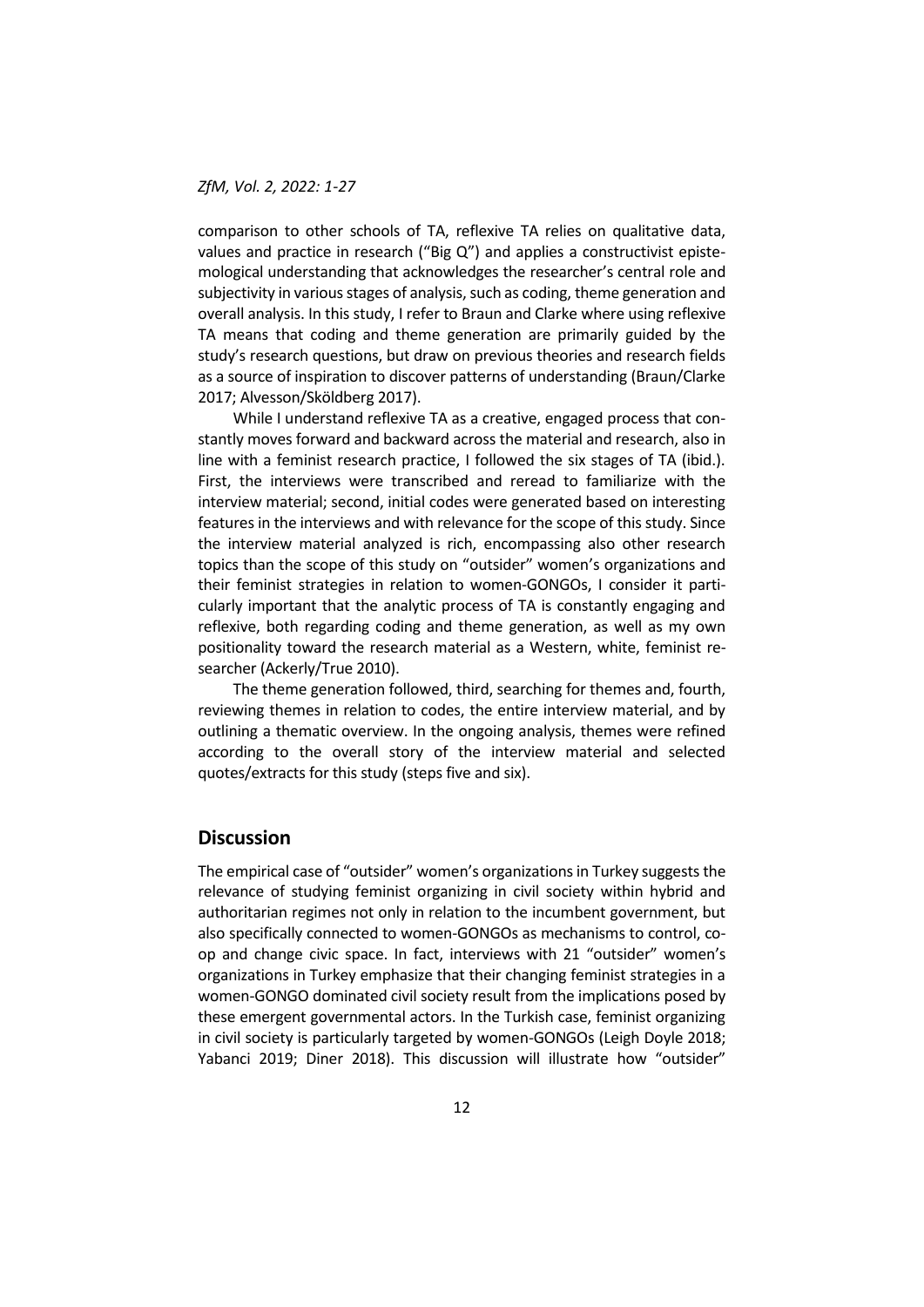women's organizations in Turkey perceive the influence of women-GONGOs on their feminist activism and describe how these "outsiders" renegotiate their changing feminist strategies within Turkey's women-GONGO dominated civil society.

# **Renegotiating feminist strategies as "outsiders" in a women-GONGO dominated civil society**

The interviewed women's organizations in this study perceive that with the emergence and established dominance of women-GONGOs in Turkey's civil society, their positions as "outsiders" have been manifested. The increasing presence of women-GONGOs, such as KADEM, on the local, national and international levels is viewed as the government's strategic mechanism to legitimize itself, and promote its conservative, Islam-oriented, and anti-feminist discourse (Diner 2018).

Domestically, "outsiders" experience a variety of threats as consequences of the dominant role of women-GONGOs, such as difficulties in sustaining financial or human resources, a lack of political opportunities or access, and implicit security threats. As one of the interviews tells, "outsiders" for example struggle to remain operative because the emergence of KADEM and the governmental pressure on feminist women's organizations has impacted their organization's membership. As organization 3 describes,

> *"After KADEM was founded as a GONGO, a huge portion of our right-wing members left and joined KADEM. There are still some left with us, but really few. But we are struggling under these conditions".*

Internationally, "outsiders" experience that the presence of women-GONGOs is strategically used by the government to exert pressure on international women's rights legislation (Ayhan 2019; Çağatay 2019), most recently exemplified by Turkey's withdrawal from the Istanbul convention in 2021. Several interviewed women's organizations reflected on their participation in international CEDAW meetings and the presence of KADEM, such as:

> *"[Recently] they are becoming more active not just nationally or on the grassroots, but they are also active and advocating on international level […] like in the last CEDAW meeting". (Organization 6)*

### **Disruptive elements as feminist strategies against women-GONGO discourse**

With women-GONGOs as emergent, key actors in Turkey's civil society and as a tool to exert control over feminist organizing, "outsider" women's organiza-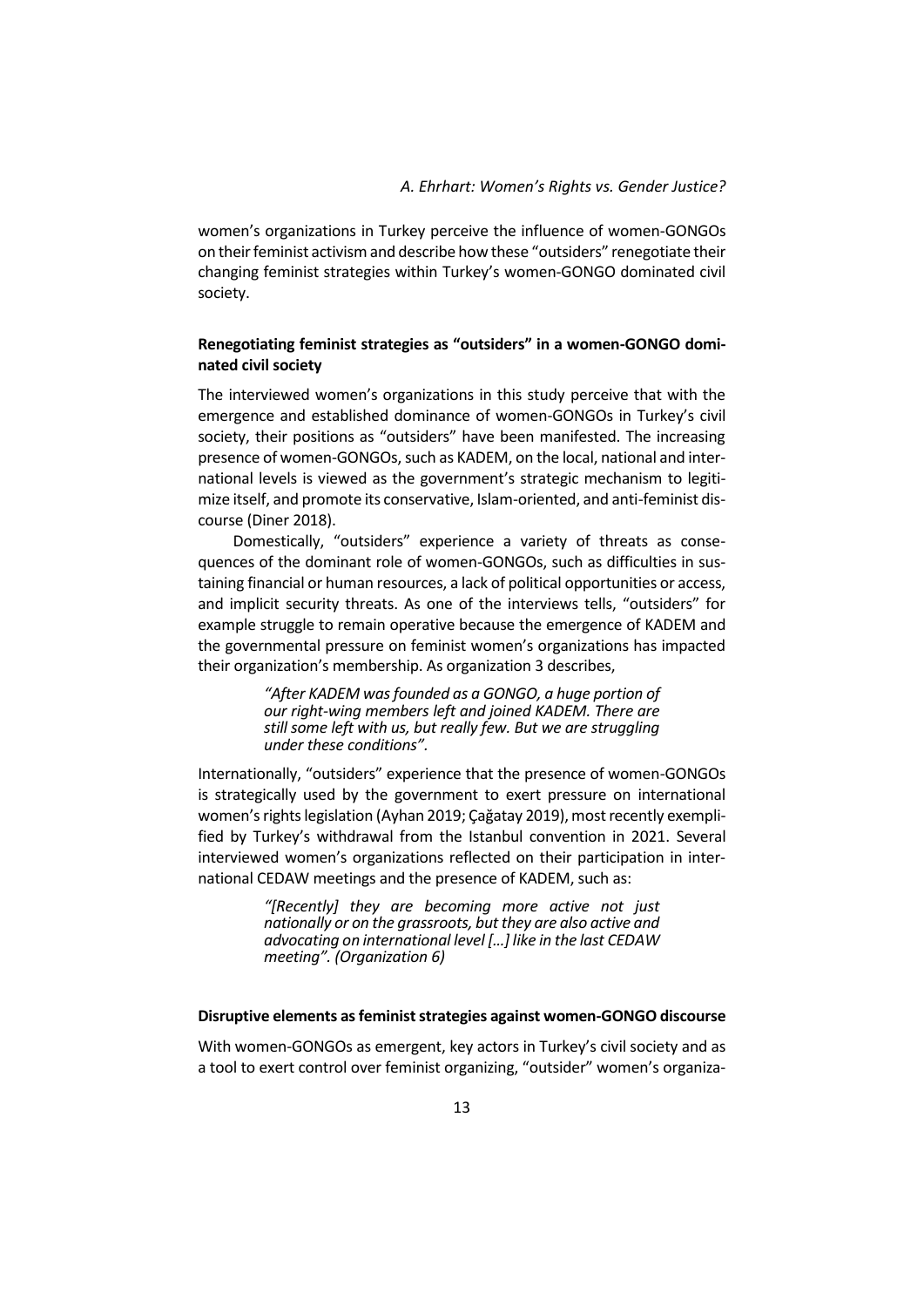tions at times turn to grassroots and disruptive protest as feminist strategies to respond and resist gender discourses promoted by women-GONGOs (Kriszan/Roggeband 2018). Interviews indicate, however, that "outsider" women's organizations employ *elements* of disruptive or radical feminist strategies, and in cases where such strategies reflect a more radical activism already embedded in the respective organization's claims-making tradition and feminist understanding.

As two examples below demonstrate, turning to disruptive or radical strategies toward women-GONGOs is merely a discursive form of protest signaling resistance or opposition.

> *"recently, there was a [governmental] meeting on early marriage in [city]. One of our members attended, but she was attending only after forcefully disturbing them [government] for a week ahead". (organization 15)*

In another interview, a representative from organization 9 illustrates their understanding of a flexible, disruptive feminist activism as resistance to (potentially) increasing government hostility, by saying *"if sharia comes, I organize [feminists] while wearing a purple burqua".* Nevertheless, interviews importantly find that generally "outsider" women's organizations in Turkey (still) understand turning to elements of radical or disruptive feminist strategies as not specifically targeted toward women-GONGOs themselves.

Rather, these aim at confronting or disrupting the Islamist-conservative gender politics paradigm, discourse and norms these are intended to promote within Turkish civil society, as mechanisms of the incumbent government. Last, it appears that "outsider" women's organizationsinterviewed in this study also view such elements of disruption or radical feminist strategies useful as tools to support their claims-making advocacy for women's rights within the women-GONGO dominated civil society in Turkey.

#### **Reorientating feminist activism from the national to the grassroots**

Most of the interviewed "outsiders" in this study describe that the formation of Turkey's women-GONGO dominated civil society has inhibited a turn away from their feminist activism on the national level and toward the grassroots. Among interviewed "outsiders", a distinction is evident among more claimsmaking women's organizations and other, more service-oriented women's organizations (Toepler et al. 2020). Here, the former tend to have increased their grassroots-focused feminist strategies as a consequence or coping mechanism due to Turkey's de-democratization and the dominance of women-GONGOs, where they themselves remain "outsiders" in the political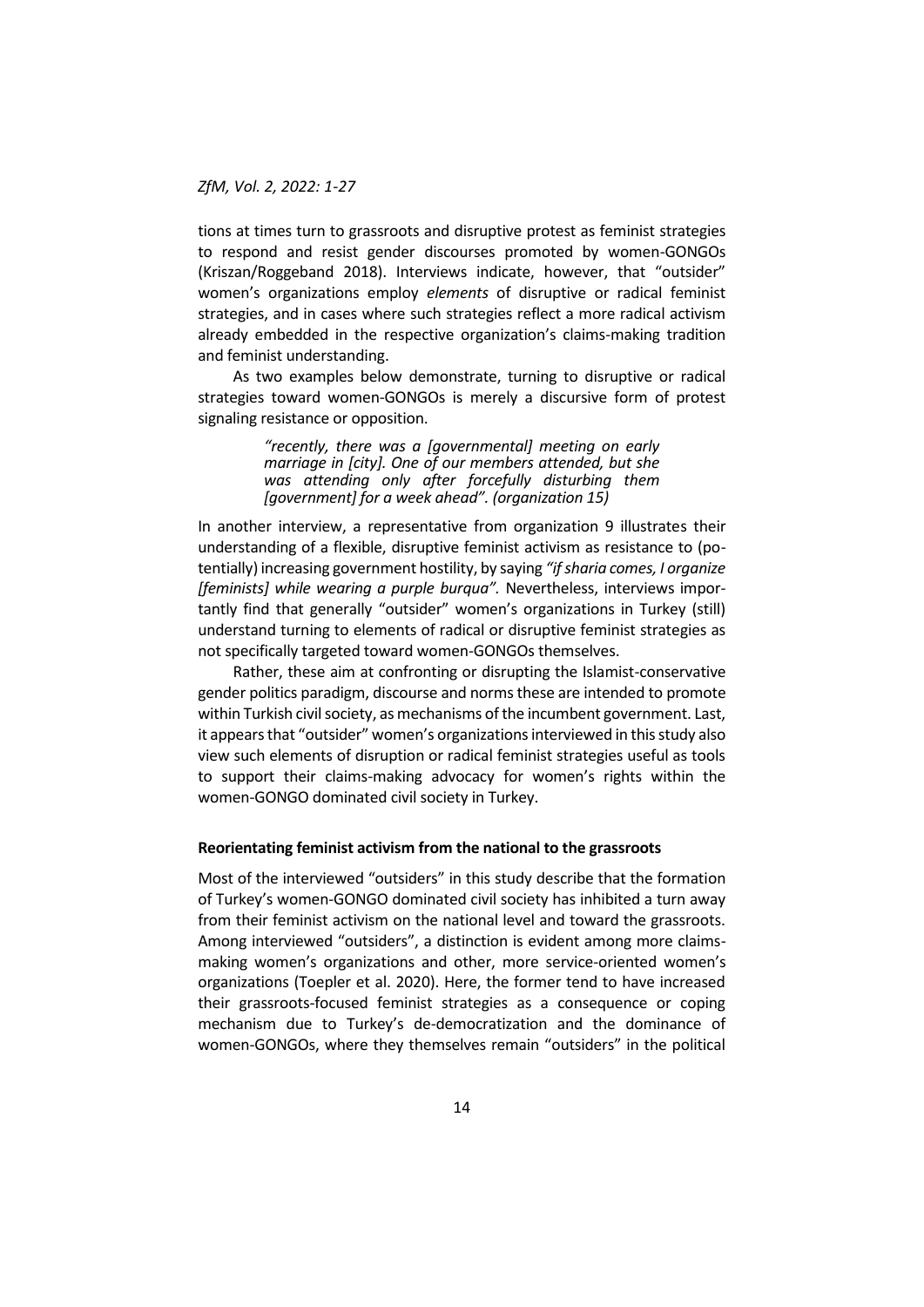arena with lack of funding or loss of institutional access (Toepler et al. 2020; Eslen-Ziya/Kazanoğlu 2020).

For one, claims-making women's organizations can employ grassrootsrelated feminist strategies to continue mobilization or advocacy at the local when national-level access to exert influence in political decision-making has mostly been disrupted or constrained for them as "outsiders". Grassrootsinformed practice for the interviewed women's organization is also part of mobilizing and advocating for women's rights and gender equality, especially in light of increasing governmental oppression to threaten such already achieved legislations and progress.

> *"Now it's not about women's issues anymore. They [government] put all in a box called ´family` or ´social services`. So we have to find new ways of dealing with this [them]. We always tell the grassroots women [in our network] to have a relationship with their municipality if they don't have, because it's always beneficial for both parts". (organization 5)*

Turning to the grassroots, and to some extent away from national decisionmaking, is also relevant for "outsiders" who categorize more as service-providing women's organizations, for example women's organizations providing training programs to women or offering legal, financial and psychological support to victims of gender-based violence.

The difference from claims-making women's organizations as "outsiders" in the Turkish case is, however, that service-provision already has a longer history of operating on the local, regional and grassroots levels. For these women's organizations in the study, the turn to grassroots merely refers to the parts of their feminist activism that include advocacy, while the actual serviceprovision activities in most cases predominantly occur on grassroots even before. Nevertheless, a turn to the grassroots, especially due to the dominance of women-GONGOs, for both claims-making and service-providing "outsider" women's organizations goes in hand with coalition-building strategies, mostly with municipalities.

#### **Combined feminist strategies in a women-GONGO dominated civil society**

Facing the increasing control and co-optation of Turkey's civil society through women-GONGOs, interviews with "outsider" women's organizations in this study suggest that a combination of different feminist strategies are retreated to in order to renegotiate space and opportunities for feminist organizing. In addition to the grassroots-turn illustrated earlier, "outsiders" also refer to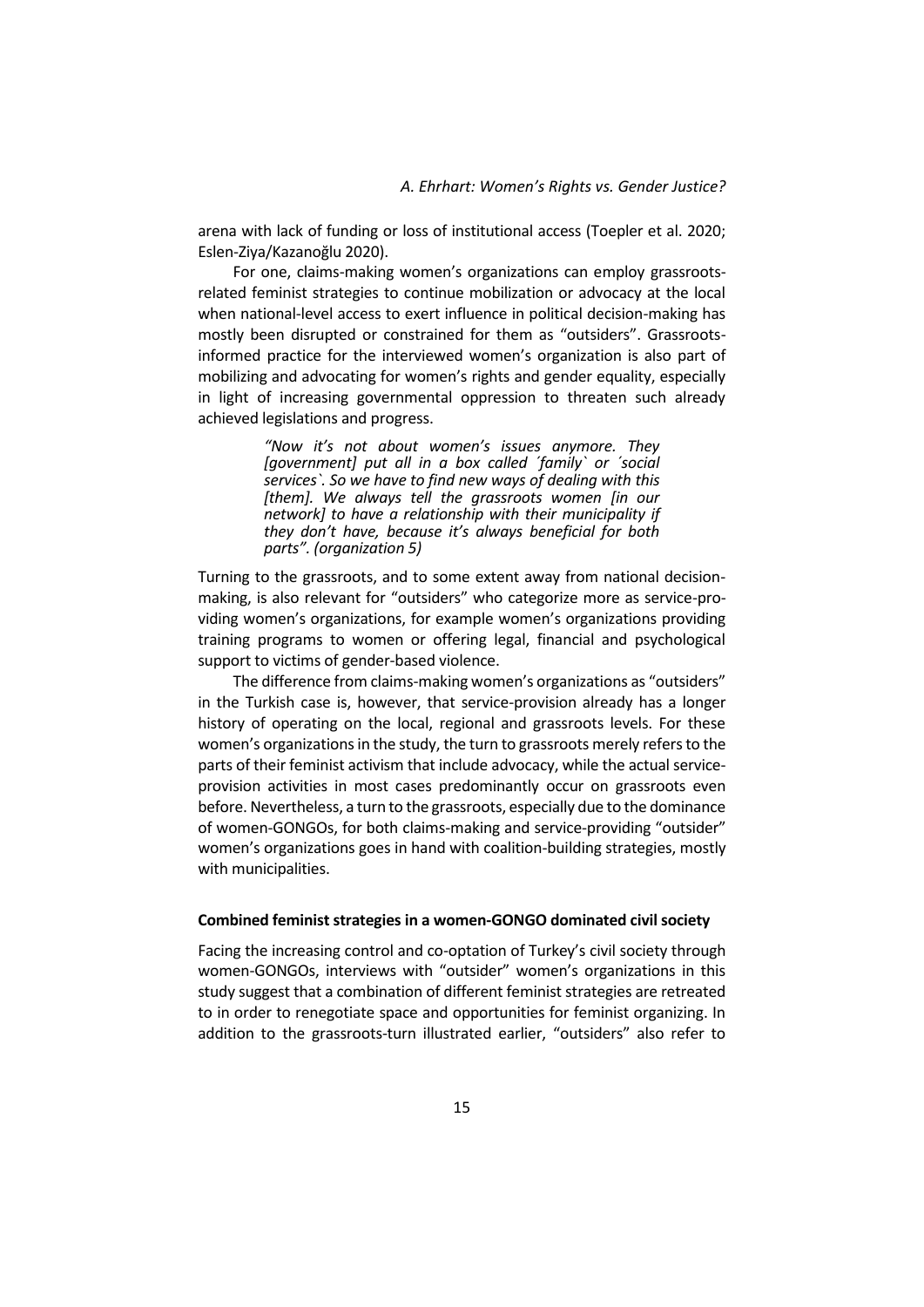coalition-building strategies – in combination with grassroots or abeyance strategies (Kriszan/Roggeband 2018).

Coalition-building strategies are not completely new feminist approaches for the interviewed women's organizations, considering they locate themselves as part of the women's movement(s) in Turkey and some also have a history of close cooperation with other democratization or human rights movements, where coalition-building are elements of mobilization and advocacy activities to strengthen resources and cooperation – also independent from changing dynamics in civil society through women-GONGOs (organizations 12; 21).

Interviews show, however, that some aspects of coalition-building are focused on more extensively by "outsiders" as efforts to balance the increasing role of women-GONGOs, for example strengthening linkages with political parties. In some cases, women's organizations refer to their alliances with oppositional political parties, describing that

> *"We will have alliances with HDP. They are womenfriendly, feminist […] sometimes with CHP, the main opposition party in the parliament, but not like [it used to be] before". (organization 1)*

For others, coalition-building entails establishing connections with parliamentarians that reflect or support similar feminist positions. For example, organization 7 describes their approach to coalition-building by demanding parliamentarian support in local government:

> *"We will have local elections in the near future. We plan to visit the democratic candidates and present them with a contract based on women's demands in this region". (organization 7)*

At the same time, as organization 14 perceives it, such relationships can also provide opportunities for women's organizations to pressure political actors on certain policy issues – particularly if direct access to influence political decision-making increasingly is limited for such outsider women's organizations:

> *"Making them to keep their promises and following their actions in the sense of their promises […] the continuity of pressure mechanisms is important otherwise we are not effective". (organization 14)*

For the interviewed women's organization locating themselves within the Kurdish women's movement, these alliances are more strongly embedded in the Kurdish liberation struggle overall: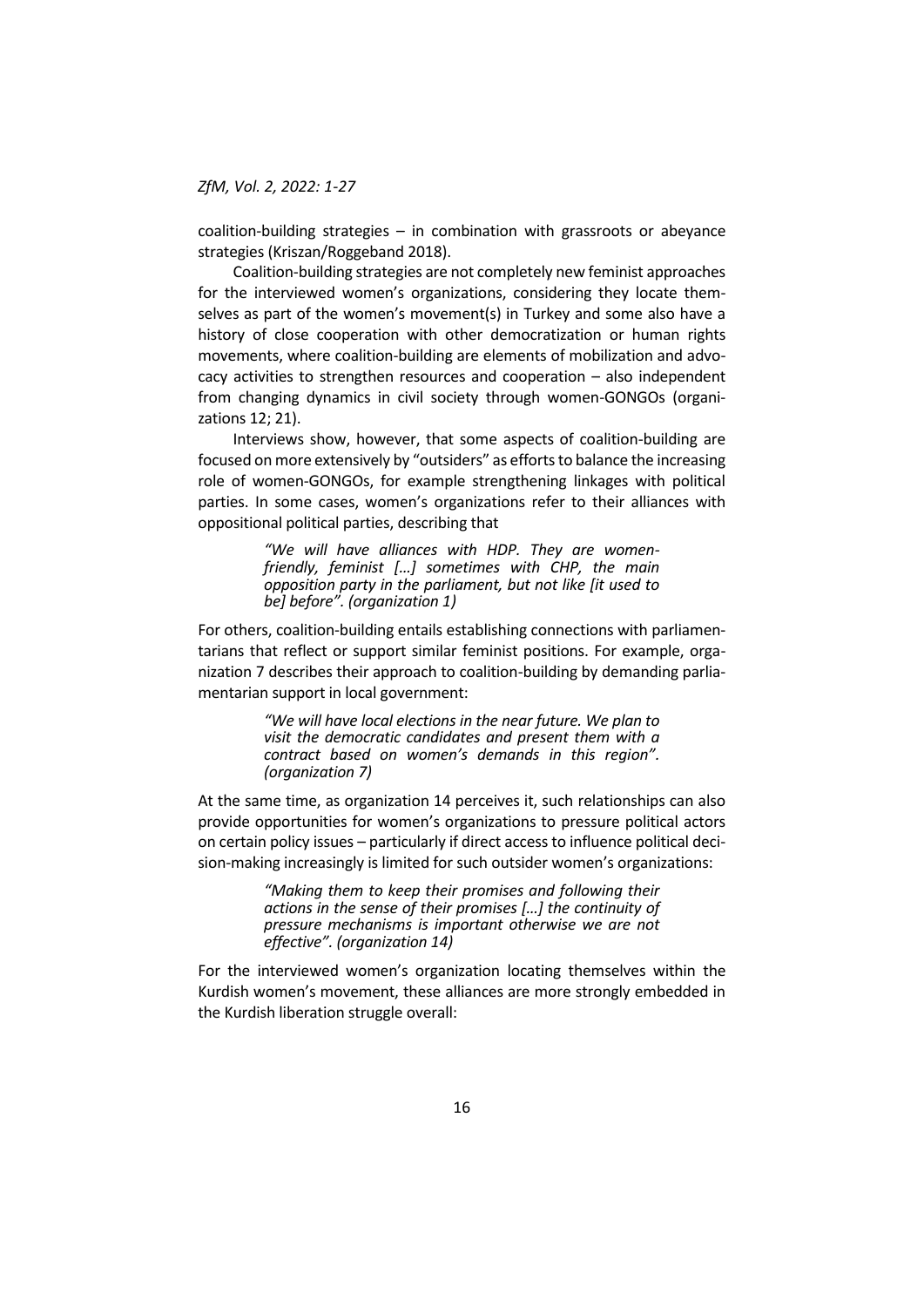*A. Ehrhart: Women's Rights vs. Gender Justice?*

*"Sometimes in the party [HDP], sometimes in the neighborhoods, we kept carrying on our work in every aspect of life". (organization 17)*

While such coalition-building strategies do not target women-GONGOs directly, they serve as reactive strategies to the constraints emergent with the role of women-GONGOs in Turkey's civil society, such as co-optation of discourse or resources. "Outsider" women's organizations understand and employ coalition-building strategies largely in combination with grassroots-related feminist approaches as presented before, or connected to abeyance strategies.

#### **Abeyance strategies to buffer the "feminist threat"**

Asthe interviews brought forward, the ongoing process of de-democratization and implications for civil society and particular feminist organizing in Turkey is perceived as a push to diminish feminist voices and claims. Referring to examples of women's organizations that were closed down by the government in recent years, interviewees describe demise or dissolving as a serious risk and possibility for women's organizations opposing the government and its gender justice paradigm. As organization 15 describes their experience, sustaining the operation of a women's organization in light of such risks is an evident struggle, but one they continue to choose:

> *"We are trying to keep it [organization] on its feet with 10 people […] we really had difficulties […] [but] they have their own ways, we have ours, too. We are not desperate. Actually, when their strategies are developing, we develop ours by finding new ways".*

Similarly, organization 9 believes that being an "outsider" women`s organizations under such circumstances as those in Turkey's women-GONGO dominated civil society requires renegotiating how feminist organizing can function.

> *"After 15th of July necessarily, one needs another kind of organizing […] of course, they are narrowing down our space but unless you narrow yourself down politically, it gives a message to all women as well […] it is doable to continue [despite]".<sup>6</sup>*

Thus, interviewed "outsiders" understand their feminist organizing as a perceived threat by the government, and, hence describe abeyance strategies – also in combination with other feminist approaches – as ways to reduce or reshape the potential of being a "feminist threat". Strategies to minimize the "feminist threat" potential as an "outsider" are diverse among those women's

<u>.</u>

 $6$  The failed coup attempt on 15<sup>th</sup> July 2016.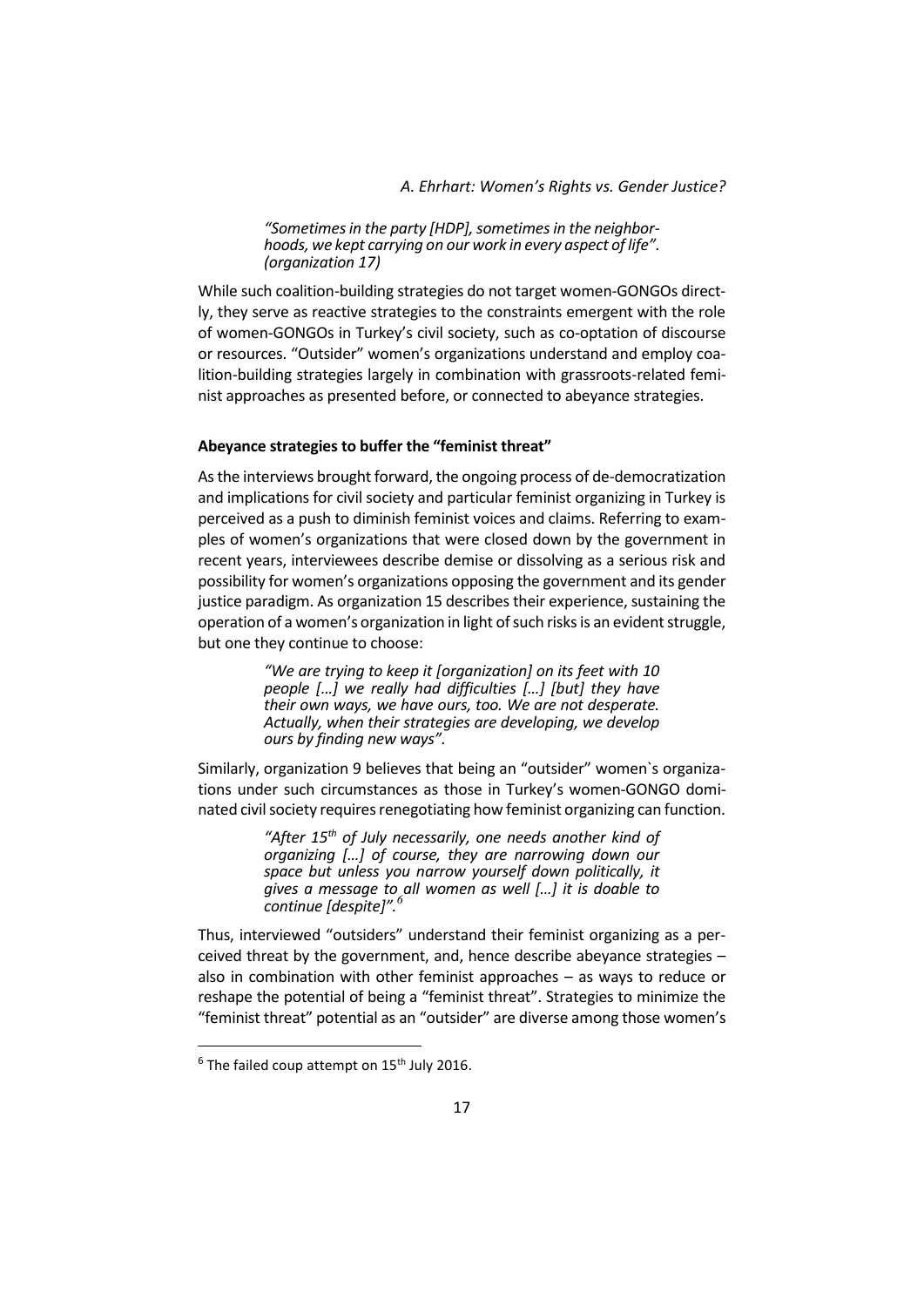organizations interviewed. Self-imposed cautions to critical and feminist discourse are mentioned by some of the "outsiders", such as organization 4 who describes that

> *"we say the truth, [but] we just don't cry it out [openly]. We don't go to the media, we stay within our [civil society] network".*

Similarly, organization 3 tells that "after 2002, the political transformation in Turkey naturally affected our organization. We started to pay utmost importance to our discourse".

Other interviewed women's organizations share these experiences and, as organization 1 explains, "outsider" women's organizations are aware of the potential risks involved and retreat to strategies of reducing their "feminist threat" potential:

> *"Because women's organizations don't feel safe, they don't work as they used to […] many women's organizations were closed by the government and [those remaining] as themselves 'what about us?', so they try not to be dangerous".*

Hence, some of the interviewed organizations categorizable as claims-making women's organizations, tend to increase their emphasis on defining themselves, or their activities, as "civil society" rather than "feminist" or "women's rights". At the same time, this strategy is not reflective of all interviewed organizations in the study, yet the awareness of the "feminist threat" is shared among all. As organization 1 narrates in the interview,

> *"identifying as feminist is kind of radical. Some [women's] organizations do not even identify themselves as women's organizations; they say we are a NGO, we are civil society".*

As such, "outsider" women's organizations in Turkey's women-GONGO dominated civil society perceive that renegotiation space also includes forms of abeyance as ways to sustain their feminist activism, even in less public or potentially riskful ways. Interestingly, interviewed women's organizations tend to not relate these feminist strategies directly to women-GONGOs and their dominant role in Turkey's civil society, which indicates that the feminist threat perception is attributed to the government (in terms of political institutions) rather than women-GONGOs as their mechanisms.

# **Conclusion**

This study explored how "outsider" women's organizations perceive the influence of government-operated and -loyal women's organizations, so called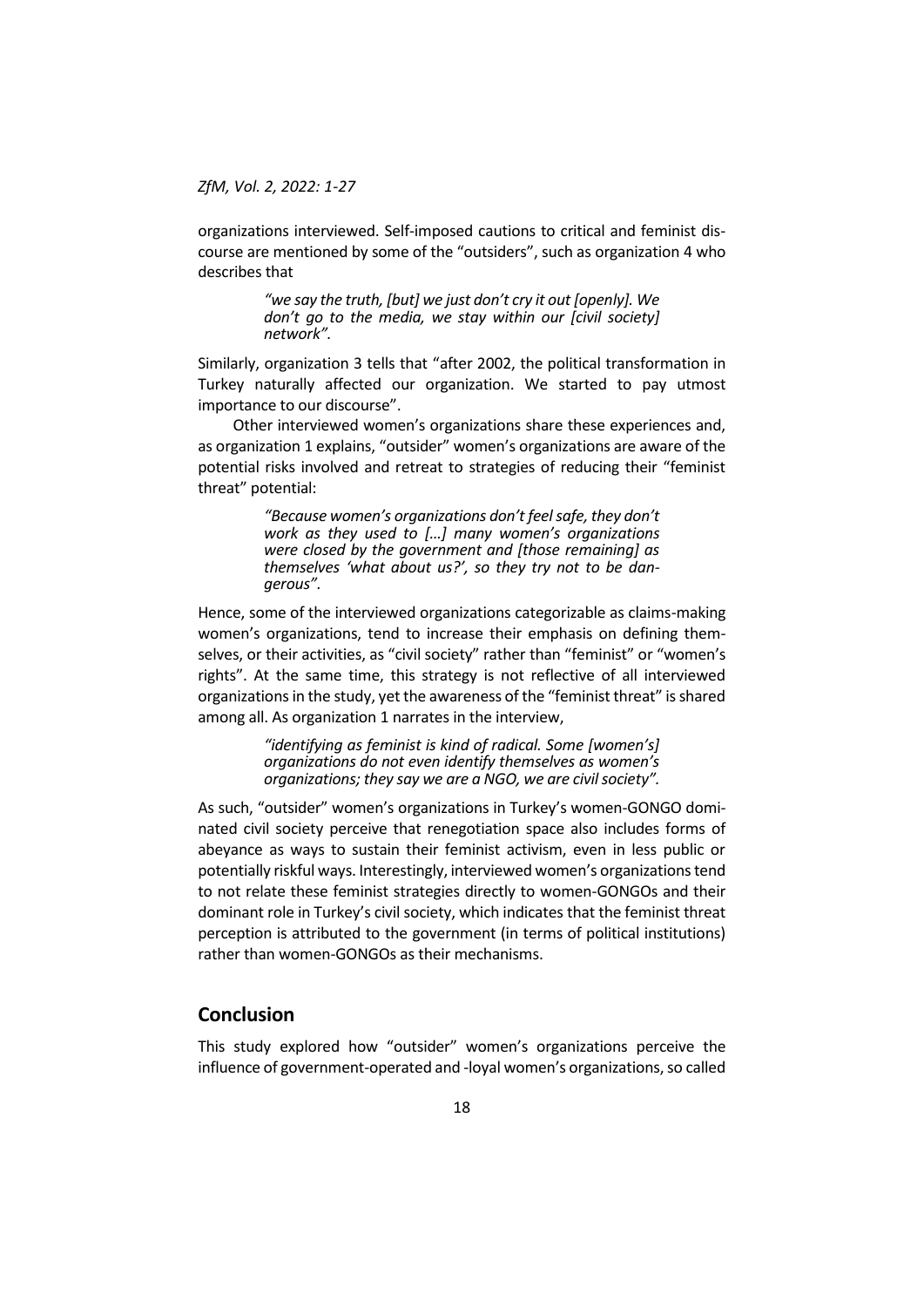women-GONGOs, in competitive-authoritarian Turkey. Furthermore, the study analyzed how such "outsider" women's organizations renegotiate their changing feminist strategies in relation to the dominance of women-GONGOs in Turkey's civil society.

The Turkish case illustrates relevant characteristics of regime mechanisms through women-GONGOs employed and how feminist strategies are sought by "outsiders" in response. As such, this case study is even relevant from a comparative perspective interested in how anti-gender developments situate within the wider Mediterranean (and MENA) region. Though trends of gender backlashes against gender equality demands and actors have been evident in the region and challenging women's political empowerment (Griffon et al. 2021; Kelly/Breslin 2010; Dalacoura 2019) – in some countries even more so due to post-uprising transitions – the Turkish case suggests both some commonalities as well as distinct differences.

The experiences of "outsider" women's organizations demonstrate the central role they observe that women-GONGOs in Turkey's civil society have come to inhabit (Leigh Doyle 2017; Diner 2018). As "outsiders", women's organizations experience a lack of financial resources, have lost institutional political access and are exposed to security threats. Women-GONGOs on the other hand, have taken over funds, networks and political opportunities, while "outsiders" are required to retreat to different (combined) feminist strategies as ways to cope, renegotiate space for activism, and sustain their feminist organizing. Interviews demonstrate that "outsider" women's organizations in competitive-authoritarian Turkey use and reshape different feminist strategies, often in combined ways, for example a retreatto the grassroots combined with establishing alliances or together with abeyance strategies.

Furthermore, this case study of "outsiders" in Turkey also illustrates the relevance of distinguishing among how various types of women's organizations, such as claims-making or service-provision, find themselves in different preconditions in relation to the hybrid regime influence through women-GONGOs – hence, this consequently means they also perceive that different feminist strategies are useful for the diverse goals they mobilize or work for. At the same time, the study finds that women-GONGOs are not perceived as direct targets by interviewed "outsider" women's organizations, but rather understood as the governmental mechanism to exert control, legitimize and promote Islamist-conservative discourses on gender justice, and co-opt resources and political access.

This case study of "outsider" women's organizations and their changing feminist strategies in relation to women-GONGOs in competitive-authoritarian Turkey brings forward a number of implications for existent literature and further research. First, it emphasizes the relevance of in-depth analyses of civil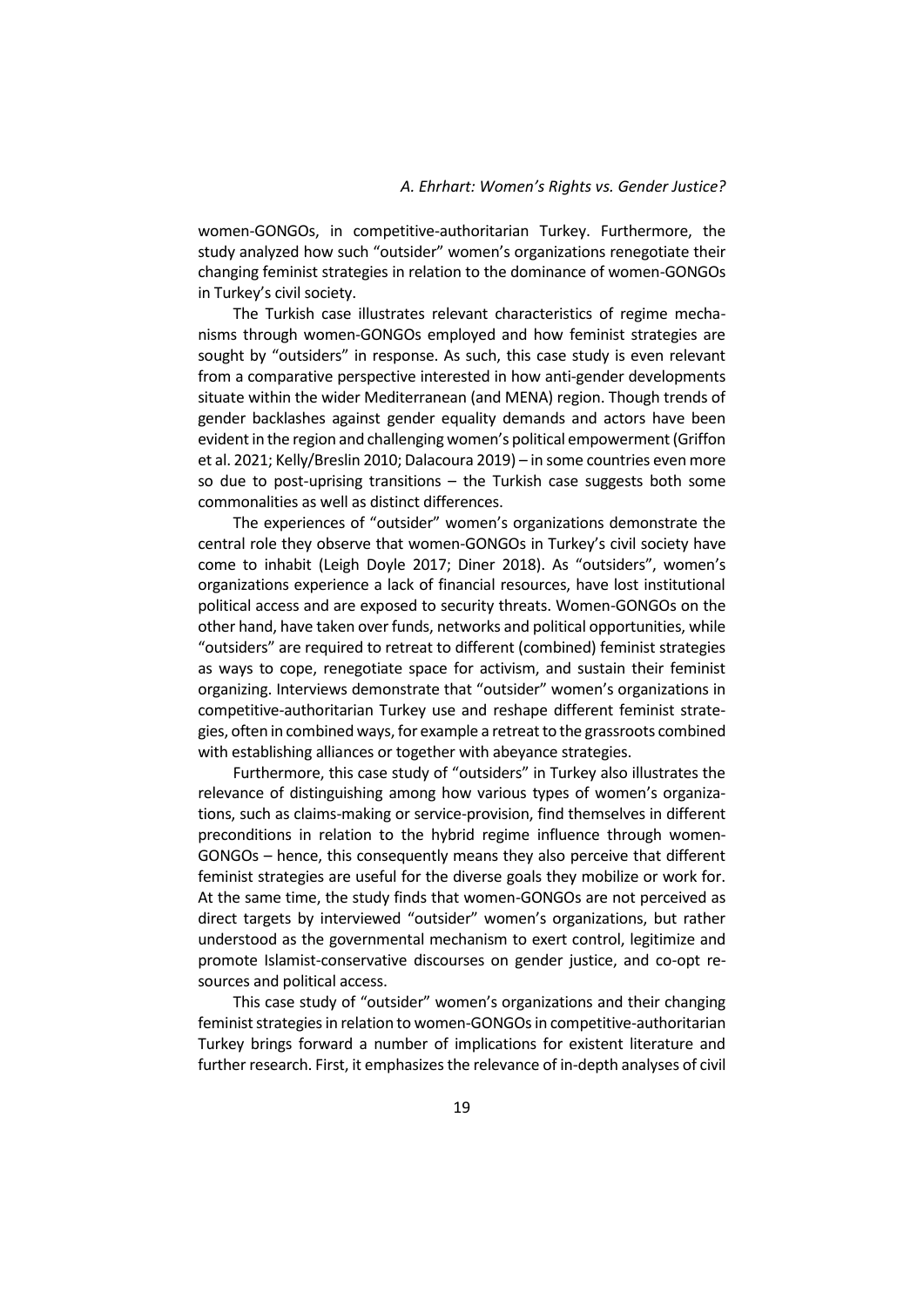society actors, and particularly women's organizations, in hybrid and authoritarian regimes. Thus, drawing on perspectives that incorporate gender relations into understanding dynamics at play in the changing relations between regimes, women-GONGOs as their strategic mechanisms, and those "outsider" women's organizations in opposition and resistance within hostile regime contexts (Wilde et al. 2018). Additionally, it supports literature that speaks of the complex duality of civic space for different civil society actors in such regimes, suggesting that feminist organizing in Turkey – similar to other regional examples – requires a variety of different coping strategies (Toepler et al. 2020; Solera 2015; Leigh Doyle 2016).

Second, with an explicit research focus studying the influence of women-GONGOs on feminist organizing within hybrid and authoritarian regimes brings new insights into how state resilience and legitimization strategies of such regimes connect to gender politics, strengthening a shift in research that moves beyond strict institutional accounts of such regimes (Kriszan/Roggeband 2018) – and for example considers how such legitimation tactics or instrumentalization includes discursive elements such as the "gender justice" paradigm of Turkey's incumbent regime. By centering how gender politics and women's rights are main targets of hybrid and authoritarian regimes, scholarship may continue exploring further the mechanisms and dynamics of such regimes across the intersections of gender, civil society and democratic backsliding, not the least in the Mediterranean.

Last, it also widens knowledge of anti-gender mobilization against feminist organizing, by shedding light on empirical cases of hybrid and authoritarian regimes such as this study on competitive-authoritarian Turkey (Kretschmer/ Meyer 2013). As such, this study is taking further conversation about the gendered nature and dynamics at play in de-democratic, illiberal transformations in Turkey (Eslen-Ziya/Kazanoğlu 2020; Yabanci 2019), as well as the Mediterranean and European region (Feliu 2005; Wang et al. 2017; Grzebalska/Pető 2018).

While similarities appear in how hybrid and authoritarian regimes in the MENA region (and beyond) strategically instrumentalize and oppose gender equality and women's rights (Griffon et al. 2021), the particularities in Turkey unfold especially in the central role given to women-GONGOs in contesting feminist activism and furthering polarization within the women's movement and civil society (Al-Ali 2002). In Turkey, feminist organizing currently merely operates from an "outsider" position as a consequence of the country's gendered de-democratization. Thus, research may further benefit from studies of feminist strategies across different decision-making levels within such hostile regime contexts or across regional-global civil society intersections (Beckwith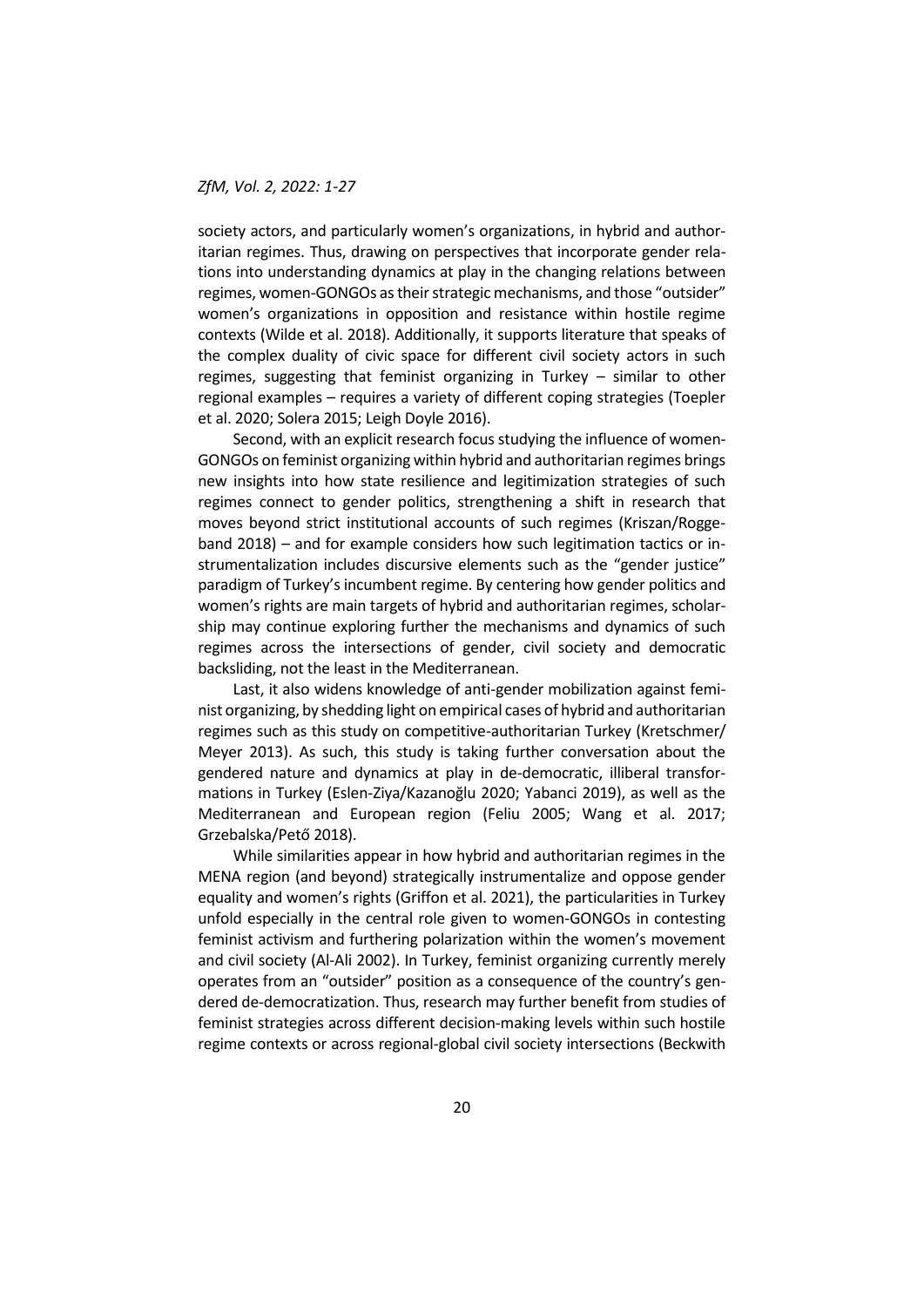2007), but also under which circumstances cooperation or alliances between "outsiders" and women-GONGOs may be possible.

# **Bibliography**

- Ackerly, B., and True, J. 2010. *Doing Feminist Research in Political and Social Science*. Palgrave Macmillan.
- Adak, S. 2019. "Gender Politics and the Women's Movement". In: A. Özerdem and M. Whiting (eds.), *The Routledge Handbook of Turkish Politics*. Routledge, 315-327.
- Al-Ali, N. 2002. *Women's movements in the Middle East: Case studies of Egypt and Turkey*. United Nations Research Institute for Social Development, Geneva.
- Alvarez, S. 1999. "Advocating feminism: The Latin American Feminist NGO Boom." *International Feminist Journal of Politics*, 1 (2), 181-209.
- Alvesson, M., and Sköldberg, K. 2017. *Tolkning och Reflektion.* Vetenskapsfilosofi och Kvalitativ Metod. Studentlitteratur.
- Arat, Y. 2019. *"Beyond the Democratic Paradox: The Decline of Democracy in Turkey".* GLD Working Paper No. 21.
- Ayhan, T. 2019. "KADEM's ´Gender Justice` or the Momentum of Antigenderism in Turkey." *Engenderings LSE Blog*, 29 April 2019; available online: [https://blogs.lse.ac.uk/gender/2019/04/29/kadems-gender](https://blogs.lse.ac.uk/gender/2019/04/29/kadems-gender-justice-in-turkey/)[justice-in-turkey/](https://blogs.lse.ac.uk/gender/2019/04/29/kadems-gender-justice-in-turkey/)
- Beckwith, K. 2013. "The Comparative Study of Women's Movements." In: G. Waylen, K. Celis, J. Kantola, and L. S. Weldon (eds.), *The Oxford Handbook of Gender and Politics.* Oxford University Press, 411-436.
- Beckwith, K. 2007. "Mapping Strategic Engagements: Women's Movements and the State". *International Feminist Journal of Politics*, 9 (3), 312-338.
- Bjarnegård, E., and Zetterberg, P. 2022. "How Autocrats Weaponize Women's Rights". *Journal of Democracy*, 33 (2), 60-75.
- Bodur Un, M. 2019. "Contesting global gender equality norms: the case of Turkey". *Review of International Studies*, 45 (5), 828-847.
- Braun, V., and Clarke, V. 2006. "Using thematic analysis in psychology". *Qualitative Research in Psychology*, 3 (2), 77-101.
- Braun, V., and Clarke, V. 2012. "Thematic analysis". In H. Cooper, P.M. Camic, D.L. Long, A. T. Panter, D. Rindskopf, & K.J. Sher (eds.), *APA handbook of research methods in psychology, Vol. 2 Research designs: Quantitative, qualitative, neuropsychological, and biological.* American Psychological Association, 57-71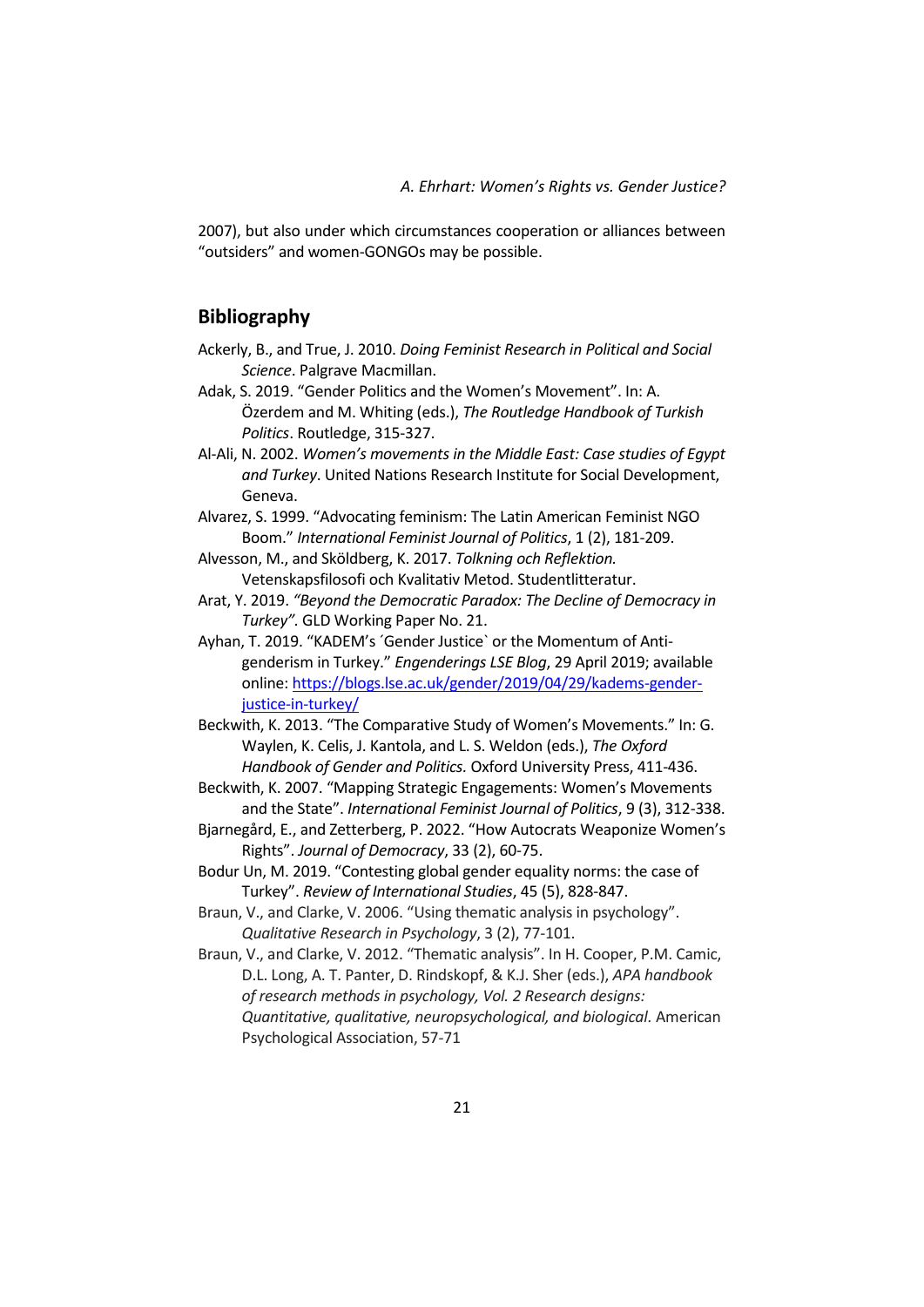- Braun, V., and Clarke, V. 2021. "Conceptual and design thinking for thematic analysis". *Qualitative Psychology*, 9 (1), 3-26.
- Brooker, P. 2009. *Non-Democratic Regimes*. Palgrave Macmillan.
- Brownlee, J. 2007. *Authoritarianism in an Age of Democratization*. Cambridge University Press.
- Çağatay, S. 2019. "Varieties of anti-gender mobilizations. Is Turkey a case?". *Engenderings LSE Blog,* 9 January 2019, available online: [https://blogs.lse.ac.uk/gender/2019/01/09/varieties-of-anti-gender](https://blogs.lse.ac.uk/gender/2019/01/09/varieties-of-anti-gender-mobilizations-is-turkey-a-case/)[mobilizations-is-turkey-a-case/](https://blogs.lse.ac.uk/gender/2019/01/09/varieties-of-anti-gender-mobilizations-is-turkey-a-case/)
- Clarke, V., and Braun, V. 2017. "Thematic analysis". *The Journal of Positive Psychology*, 12 (3), 297-298.
- Dalacoura, K. 2019. "Women and Gender in the Middle East and North Africa: Mapping the Field and Addressing Policy Dilemmas at the Post-2011 Juncture". MENARA Final Reports No. 3, March 2019.
- Dincer, P. 2020. "The potential for transversal politics and coalitional solidarities in the contemporary women's movement in Turkey". Women's Studies International Forum, 80.
- Diner, C. 2018. "Gender Politics and GONGOs in Turkey." *Turkish Policy Quarterly*, 16 (4), 101-108.
- Donno, D., and Kreft, A-K. 2018. "Authoritarian Institutions and Women`s Rights." *Comparative Political Studies*, 52 (5), 720-753.
- Dursun, A. 2018. *"Der Aufstieg von konservativen Frauen-NGOs in der 'neuen Türkei': Eine Analyse des Vereins für Frau und Demokratie".* In: H. A. Aksoy (ed.), *Patriarchat im Wandel: Frauen und Politik in der Türkei.* Campus Verlag, 107-131.
- Eslen-Ziya, H., and Kazanoğlu, N. 2020. "De-democratization under the New Turkey? Challenges for women`s organizations". *Mediterranean Politics*, 27 (1), 101-122.
- Ewig, C., and Marx Ferree, M. 2013. "Feminist Organizing: What's Old, What's New? History, Trends, and Issues". In: G. Waylen, K. Celis, J. Kantola, and L. S. Weldon (eds.), *The Oxford Handbook of Gender and Politics*. Oxford University Press, 437-461.
- Feliu, L. 2005. "Global Civil Society Across the Mediterranean: The Case of Human Rights". *Mediterranean Politics*, 10 (3), 365-383.
- Grzebalska, W., and Pető, A. 2018. "The gendered modus operandi of the illiberal transformation in Hungary and Poland". *Women's Studies International Forum*, 68, 164-172.
- Hatem, M. 1994. "Privatization and the Demise of State Feminism in Egypt". In: P. Sparr (ed.), *Mortgaging Women's Lives: Feminist Critiques of Structural Adjustment*. Zed Books, 40-60.
- Hesse-Biber, S. 2014. *Feminist Research Practice. A Primer.* 2nd ed., Sage.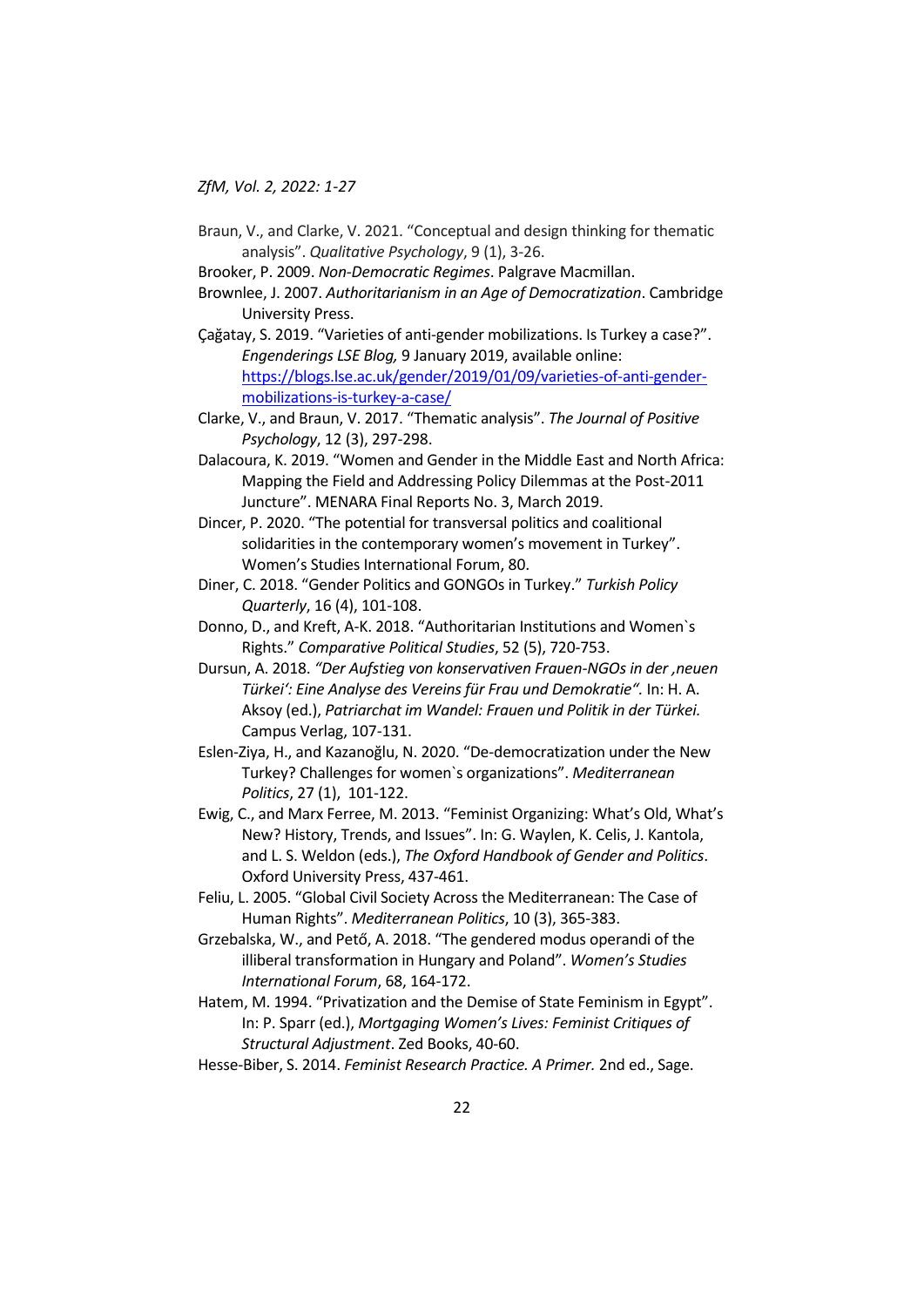- Jaquette, J. 2018. *The Women's Movement in Latin America: Participation and Democracy.* 2nd ed., Routledge.
- Johansson-Nogués, E. 2013. "Gendering the Arab Spring? Rights and (in) security of Tunisian, Egyptian and Libyan women". *Security Dialogue*, 44 (5-6), 393-409.
- Kalaycıoğlu, E. 2019. "Elections, Parties, and the Party System". In: A. Özerdem and M. Whiting (eds.), *The Routledge Handbook of Turkish Politics.* Routledge, 83-102.
- Kelly, S., and Breslin, J. 2010. *Women's Rights in the Middle East and North Africa. Progress Amid Resistance.* New York.
- Keysan, A. 2019. *Activism and Women's NGOs in Turkey. Civil Society, Feminism and Politics*. I.B. Tauris.
- King, N., Horrocks, C., and Brooks, J. 2018. *Interviews in Qualitative Research.* Sage.
- Kreile, R. 2018. "Gender und Politik unter der AKP-Regierung". In: H. A. Aksöy (ed.), *Patriachat im Wandel. Frauen und Politik in der Türkei.* Campus Verlag, 41-73.
- Kriszan, A., and Roggeband, C. 2018. "Reversing gender policy progress: patterns of backsliding in Central and Eastern European new democracies". *European Journal of Politics and Gender*, 1 (3), 367-385.
- Kretschmer, K., and Meyer, D. 2013. "Organizing around Gender Identity". In: G. Waylen, K. Celis, J. Kantola, and L. S. Weldon (eds.), *The Oxford Handbook of Gender and Politics.* Oxford University Press, 390-410.
- Küçükkırka, İ. A. 2018. "The Relationality between the 'Free Women's Movement of Kurdistan' and the Feminist Movement in Turkey: Building Solidarity or Coalition in Peace and Wartime". In: H. A. Aksöy (ed.), *Patriachat im Wandel. Frauen und Politik in der Türkei.* Campus Verlag, 133-156.
- Koyuncu, B., and Özman, A. 2018. "Women's rights organizations and Turkish state in the post-2011 era: ideological disengagement versus conservative alignment". *Turkish Studies*, 20 (5), 728-753.
- Leigh Doyle, J. 2016. "Civil Society as Ideology in the Middle East: A Critical Perspective". *British Journal of Middle Eastern Studies*, 43 (3), 403-422.
- Leigh Doyle, J. 2017. "State control over civil society organizations: the case of Turkey". *Democratization*, 24 (2), 244-264.
- Leigh Doyle, J. 2018. "Government co-option of civil society: exploring the AKP's role within Turkish women's CSOs". *Democratization*, 25 (3), 445-463.
- Letherby, G. 2003. *Feminist Research in Theory and Practice*. McGraw-Hill Education.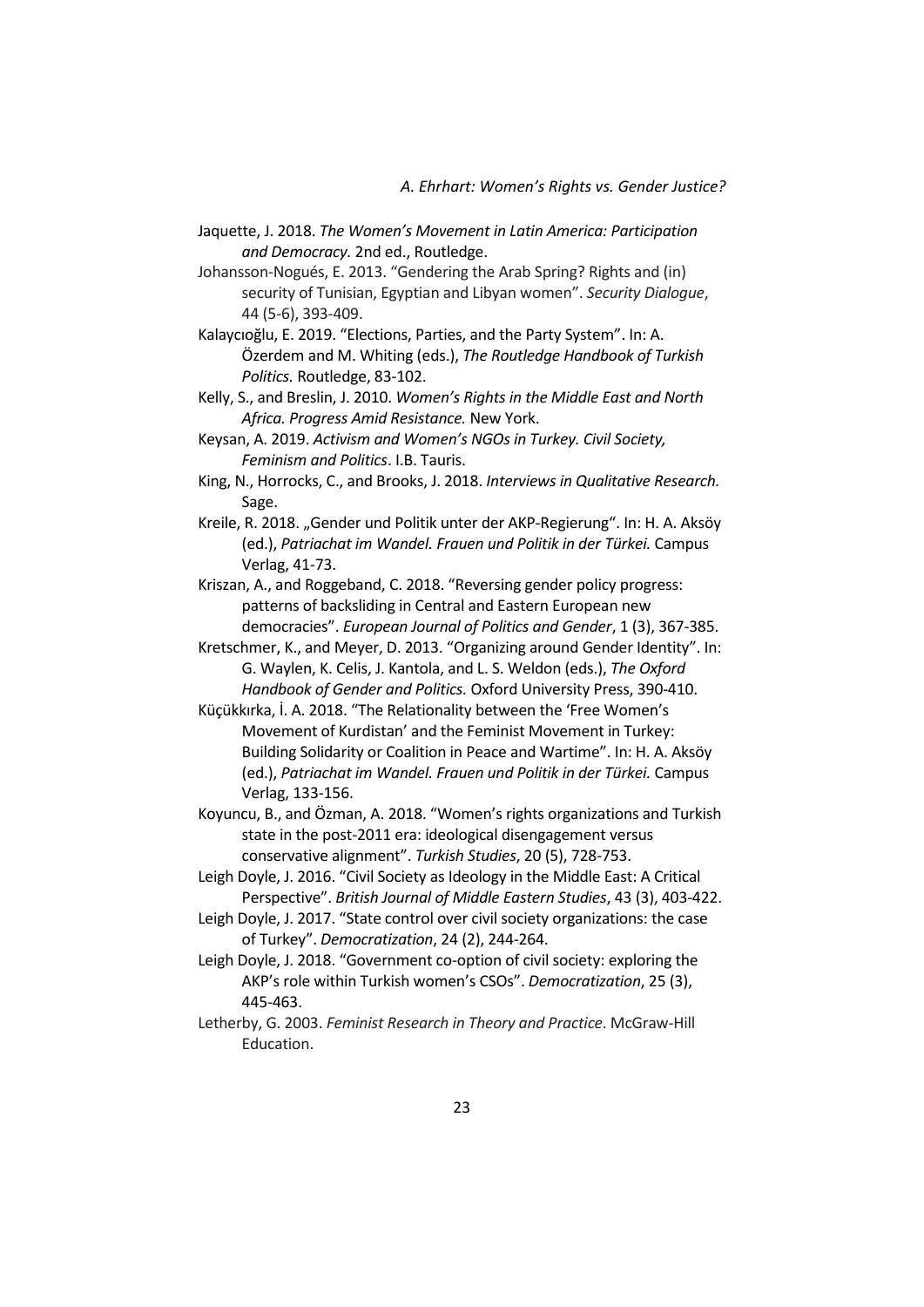- Levitsky, S., and Way, L. 2012. *Competitive Authoritarianism: Hybrid Regimes after the Cold War.* Cambridge University Press.
- Lorch, J., and Bunk, B. 2016. "Gender Politics, Authoritarian Regime Resilience, and the Role of Civil Society in Algeria and Mozambique". GIGA Working Papers No. 292.
- McBride, D. E., and Mazur, A. G. 2010. *The Politics of State Feminism: Innovation in Comparative Research*. Temple University Press.
- Paxton, P. 2000. "Women's suffrage in the measurement of democracy: problems of operationalization". *Studies in Comparative International Development*, 35, 92-111.
- Pfadenhauer, M. 2009. "At eye level: the expert interview—a talk between expert and quasi-expert". In: A. Bogner, B. Littig, and W. Menz (eds.), *Interviewing Experts*. Palgrave Macmillan, 81-97.
- Regan, C. 2012. "Women, Citizenship and Change. The Role of the Women's Movement in the Arab World". In: S. Calleya and M. Wohlfeld (eds.), *Change and Opportunities in the Emerging Mediterranean.* MEDAC, 234-251.
- Ritchie, J., Lewis, J., Nicholls, C. M., and Ormston, R. (eds.) 2013. *Qualitative Research Practice: A Guide for Social Science Students and Researchers.* Sage.
- Silverman, D. 2010. *Doing Qualitative Research. A Practical Handbook.* 3<sup>rd</sup> ed., Sage.
- Solera, G. 2015. "Beyond Borders: What is Next for Mediterranean Civil Society". *Quaderns de la Mediterrània,* 22, 39-54.
- Tripp, A. 2001. "The New Political Activism in Africa". *Journal of Democracy*, 12 (3), 141-155.
- Toepler, S., Zimmer, A., Fröhlich, C., and Obuch, K. 2020. "The changing space for NGOs: Civil society in authoritarian and hybrid regimes". *VOLUNTAS: International Journal of Voluntary and Nonprofit Organizations*, 31 (4), 649-662.
- Turan, İ. 2019. "Turkey's Never-Ending Search for Democracy". In: A. Özerdem and M. Whiting (eds.), *The Routledge Handbook of Turkish Politics.* Routledge, 27-36.
- Turbine, V. 2015. "Women's human rights in Russia: outmoded battlegrounds, or new sites of contentious politics?". *East European Politics*, 31 (3), 326-341.
- Uhlin, A. and Kalm, S. 2015. *Civil Society and the Governance of Development: Opposing Global Institutions.* Palgrave Macmillan.

Wang, Y., Lindenfors, P., Sundström, A., Jansson, F., Paxton, P., and Lindberg, S. 2017. "Women's rights in democratic transitions: A global sequence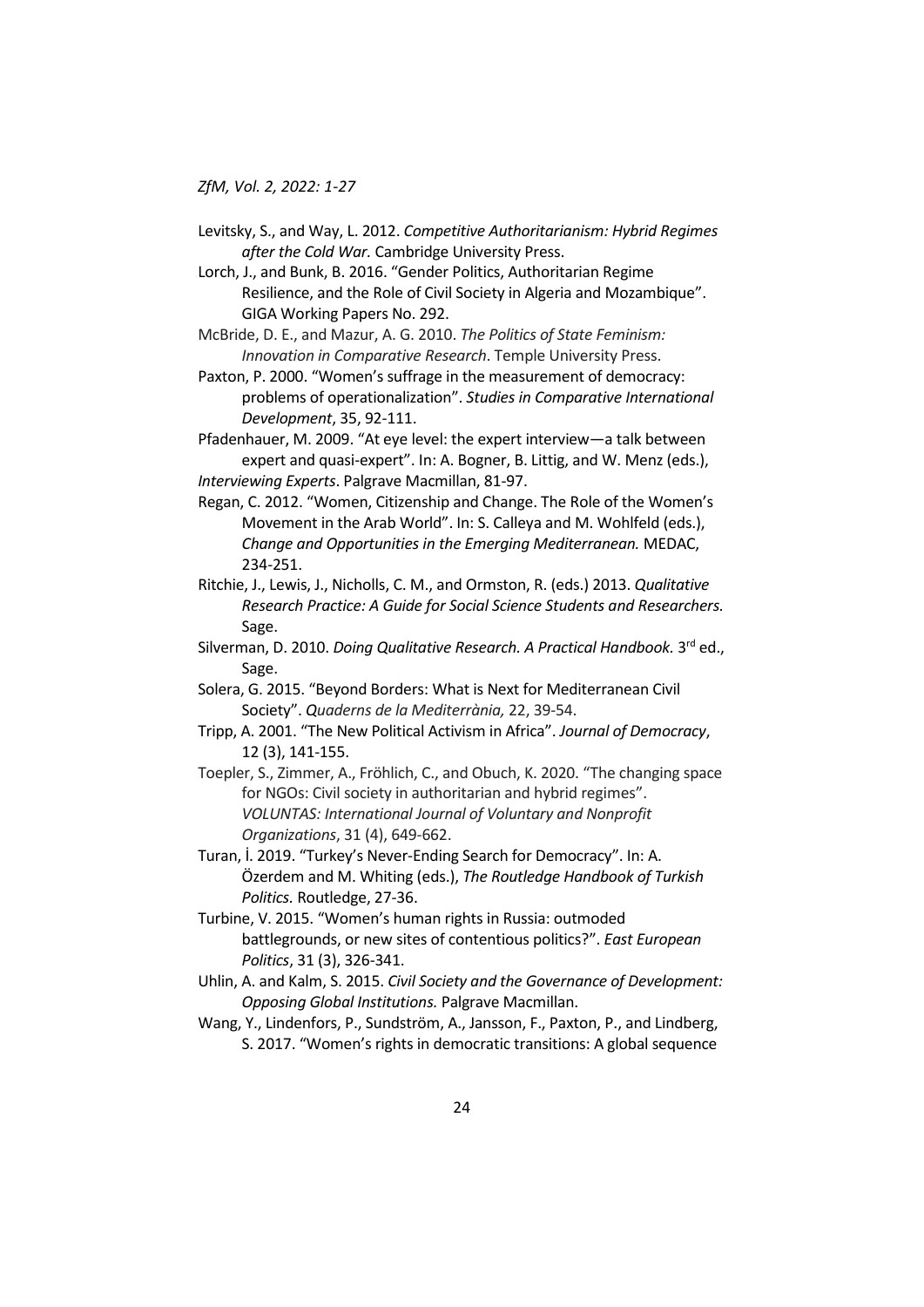*A. Ehrhart: Women's Rights vs. Gender Justice?*

analysis, 1900–2012". *European Journal of Political Research*, 56 (4), 735-756.

- Waylen, G. 1994. "Women and Democratization: Conceptualizing Gender Relations in Transition Politics". *World Politics*, 46 (3), 327-354.
- White, J. 2003. "State Feminism, Modernization, and the Turkish Republican Woman". *NWSA Journal*, 15 (3), Gender and Modernism between the Wars, 1918-1938 (Autumn 2003), 145-159.
- Wilde, G., Zimmer, A., Obuch, K., and Panreck, I. C. (eds.). 2018. *Civil Society and Gender Relations in Authoritarian and Hybrid Regimes: New Theoretical Approaches and Empirical Case Studies*. Barbara Budrich.
- Yabanci, B. 2019. "Turkey's tamed civil society: Containment and appropriation under a competitive-authoritarian regime". *Journal of Civil Society*, 15 (4), 285-306.
- Özkazanç, A. 2019. "The new episode of anti-gender politics in Turkey". *Engenderings LSE Blog*, 20 May 2019, available online: [https://blogs.lse.ac.uk/gender/2019/05/20/new-episode-anti-gender](https://blogs.lse.ac.uk/gender/2019/05/20/new-episode-anti-gender-turkey/)[turkey/](https://blogs.lse.ac.uk/gender/2019/05/20/new-episode-anti-gender-turkey/)
- Verloo, M. 2018. *Varieties of Opposition to Gender Equality in Europe*. Routledge.
- Zhang, Y. 2015. "Dependent interdependence: The complicated dance of government-nonprofit relations in China." *VOLUNTAS: International Journal of Voluntary and Nonprofit Organizations*, 26, 2395-2423.

# **Reports**

- Center for American Progress. 2017. "Trends in Turkish Civil Society", Center for American Progress, Istanbul Policy Center, and Istituto Affari Internazionali, July 2017, available online at: <https://www.americanprogress.org/article/trends-turkish-civil-society/>
- Griffon, L., Clough, L., Pruth, C., Johansson, M. 2021. "Contesting Gender Equality in the MENA Region: Case Studies of Tunisia, Egypt and Turkey". In: *Power over Rights: Understanding and countering the transnational anti-gender movement*, Volume II: Case Studies. Centre For Feminist Foreign Policy (CFFP)*,* available online at: [https://centreforfeministforeignpolicy.org/power-over-rights](https://centreforfeministforeignpolicy.org/power-over-rights-understanding-and-countering-the-antigender-campaigns)[understanding-and-countering-the-antigender-campaigns](https://centreforfeministforeignpolicy.org/power-over-rights-understanding-and-countering-the-antigender-campaigns)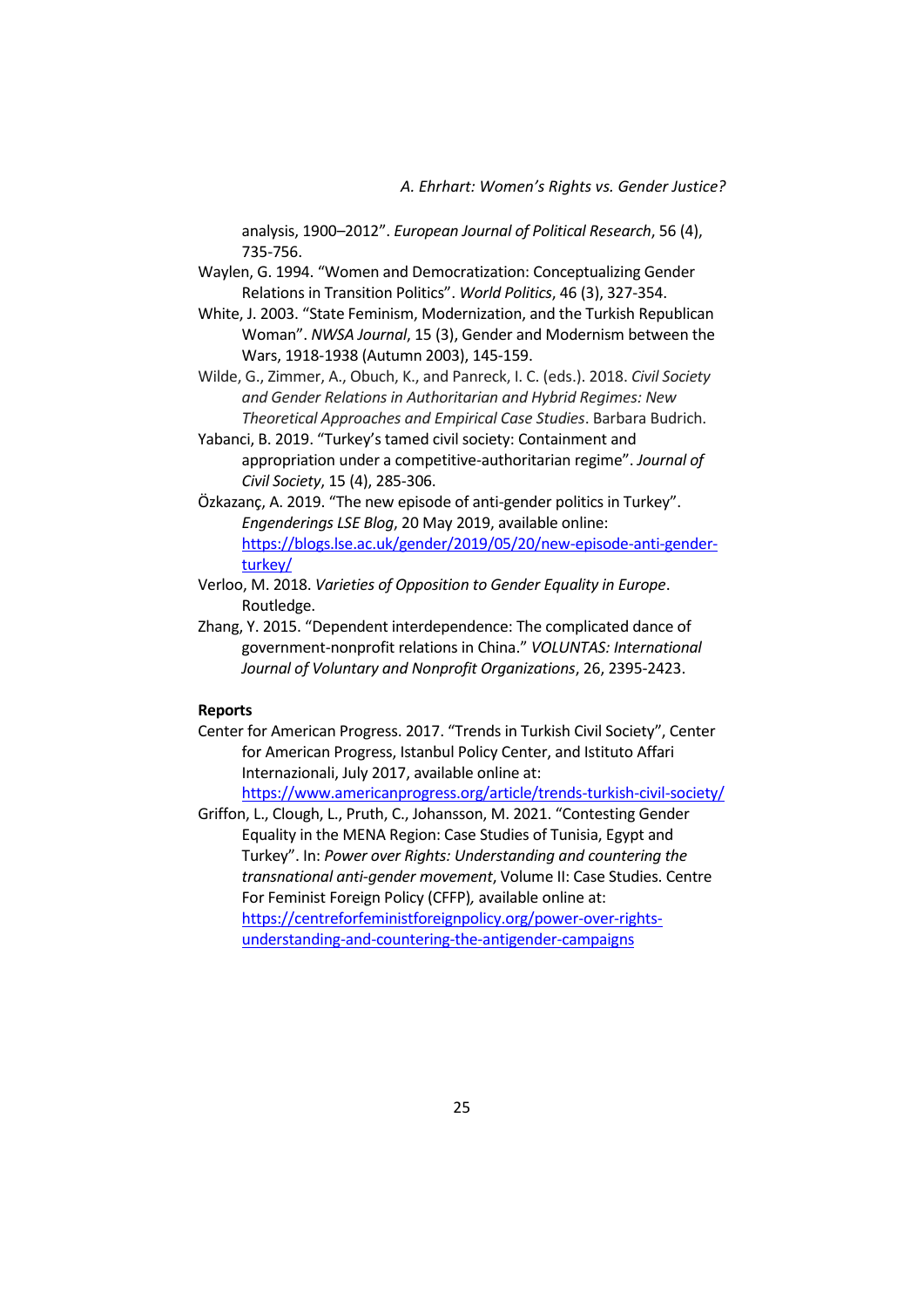# **Appendix**

**Table 1. Overview of interviewed women's organizations (by geographical region in Turkey; confidential)**

| Organization    | <b>Region</b>      |
|-----------------|--------------------|
| Organization 1  | Marmara            |
| Organization 2  | Marmara            |
| Organization 3  | Marmara            |
| Organization 4  | Marmara            |
| Organization 5  | Marmara            |
| Organization 6  | Marmara            |
| Organization 7  | Mediterranean      |
| Organization 8  | Aegean             |
| Organization 9  | Aegean             |
| Organization 10 | Mediterranean      |
| Organization 11 | Marmara            |
| Organization 12 | <b>Black Sea</b>   |
| Organization 13 | Central Anatolia   |
| Organization 14 | Central Anatolia   |
| Organization 15 | Southeast Anatolia |
| Organization 16 | Southeast Anatolia |
| Organization 17 | Southeast Anatolia |
| Organization 18 | Mediterranean      |
| Organization 19 | Mediterranean      |
| Organization 20 | East Anatolia      |
| Organization 21 | Marmara            |

# **Interview guide**

Part 1: Introduction and background

- Can you introduce the women's organization briefly? What are your main activities/programs; what are the organization's objectives as a women's organization in Turkey?
- How would you describe the relevance of your women's organization on local/regional level? How in relation to the women's movement in Turkey?